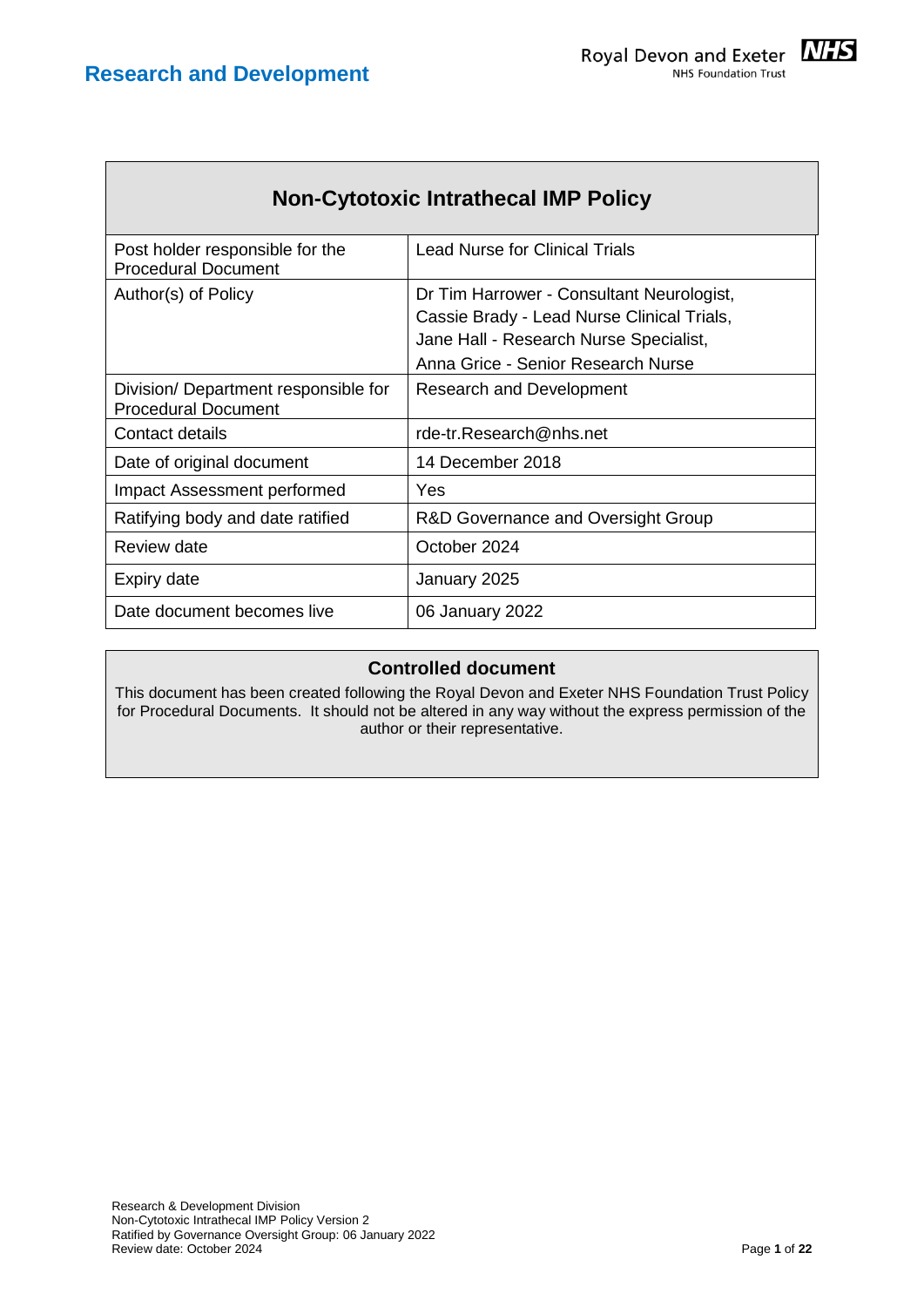

| <b>Full History</b> |             |                                                          |                                                      |  |
|---------------------|-------------|----------------------------------------------------------|------------------------------------------------------|--|
| <b>Version</b>      | <b>Date</b> | <b>Author</b>                                            | Reason                                               |  |
|                     | 19/10/2018  | Dr T Harrower, Cassie<br>Brady, Jane Hall, Anna<br>Grice | New policy                                           |  |
| っ                   | 06/01/2022  |                                                          | Scheduled review of policy<br>Minor template updates |  |

| <b>Associated Trust Policies/ Procedural</b>                     | <b>Consent to Examination or Treatment Policy</b>                          |  |  |
|------------------------------------------------------------------|----------------------------------------------------------------------------|--|--|
| documents:                                                       | Control of Substances Hazardous to Health                                  |  |  |
|                                                                  | (COSHH)policy                                                              |  |  |
|                                                                  | <b>Health Records Policy</b>                                               |  |  |
|                                                                  | <b>Identification of Patients Policy</b>                                   |  |  |
|                                                                  | Incident Reporting, Analysing, Investigating and<br><b>Learning Policy</b> |  |  |
|                                                                  | <b>Information Governance Policy</b>                                       |  |  |
|                                                                  | <b>Medicines Management Policy</b>                                         |  |  |
|                                                                  | <b>Intravenous Therapy Policy</b>                                          |  |  |
|                                                                  | <b>Waste Management Policy</b>                                             |  |  |
|                                                                  | Infection Prevention and Control Policy                                    |  |  |
|                                                                  | <b>Policy for Safe Practice with Intrathecal Cytotoxic</b>                 |  |  |
|                                                                  | Drugs                                                                      |  |  |
| <b>Key Words:</b>                                                | Intrathecal; IT; IMP                                                       |  |  |
|                                                                  |                                                                            |  |  |
| In consultation with:                                            |                                                                            |  |  |
| Timothy Harrower - Consultant Neurologist/Principle Investigator | <b>July 2018</b>                                                           |  |  |
| Intrathecal Chemotherapy Lead                                    | <b>July 2018</b>                                                           |  |  |
| <b>Clinical Trials Pharmacy</b>                                  | <b>July 2018</b>                                                           |  |  |
| <b>Senior Nurses</b>                                             | <b>July 2018</b>                                                           |  |  |
| Governance Managers                                              | <b>July 2018</b>                                                           |  |  |
| <b>Policy Expert Panel</b>                                       | <b>July 2018</b>                                                           |  |  |
| Medicines Management Group                                       | <b>July 2018</b>                                                           |  |  |
| R&D Governance & Oversight Group                                 | November 2021                                                              |  |  |
| <b>Contact for review:</b>                                       | <b>Lead Nurse for Clinical Trials</b>                                      |  |  |
|                                                                  |                                                                            |  |  |
|                                                                  |                                                                            |  |  |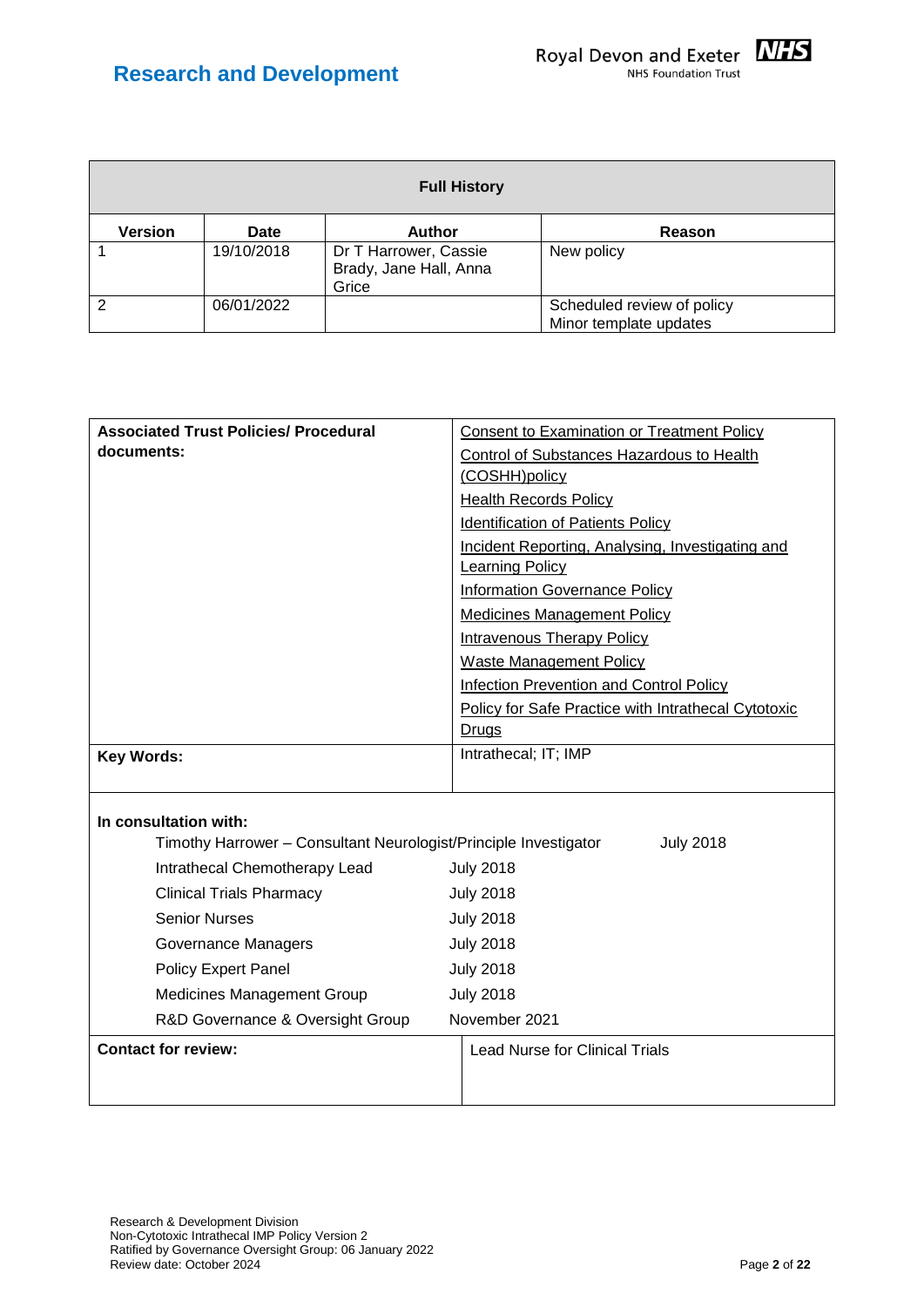# **Contents**

| $\mathbf{1}$ | <b>INTRODUCTION</b>                                       | 4                |
|--------------|-----------------------------------------------------------|------------------|
|              | 2. PURPOSE                                                | $\boldsymbol{4}$ |
| 3.           | <b>SCOPE</b>                                              | $\boldsymbol{4}$ |
| 4            | <b>DEFINITIONS</b>                                        | $\boldsymbol{4}$ |
|              | 5. DUTIES AND RESPONSIBILITIES OF STAFF                   | 5                |
|              | <b>6. PROCEDURES</b>                                      | 5                |
|              | 7. EXCEPTIONS TO THE POLICY                               | 11               |
|              | 8. DISSEMINATION AND TRAINING                             | 11               |
|              | 9. MONITORING COMPLIANCE AND EFFECTIVENESS OF THIS POLICY | 12               |
|              | <b>10. ARCHIVING ARRANGEMENTS</b>                         | 12               |
|              | <b>11. REFERENCES</b>                                     | 12               |
|              | <b>12. ASSOCIATED TRUST POLICIES</b>                      | 13               |

- Appendix 1 Intrathecal Investigational Medicinal Product Register
- Appendix 2– Clinical Trials Intrathecal Administration Training Record for Doctors
- Appendix 3 Clinical Trials Intrathecal Administration Training Record for Nurses
- Appendix 4- Clinical Trials Intrathecal Administration Training Record for Pharmacy staff
- Appendix 5 Intrathecal IMP checklist
- Appendix 6 No Entry door sign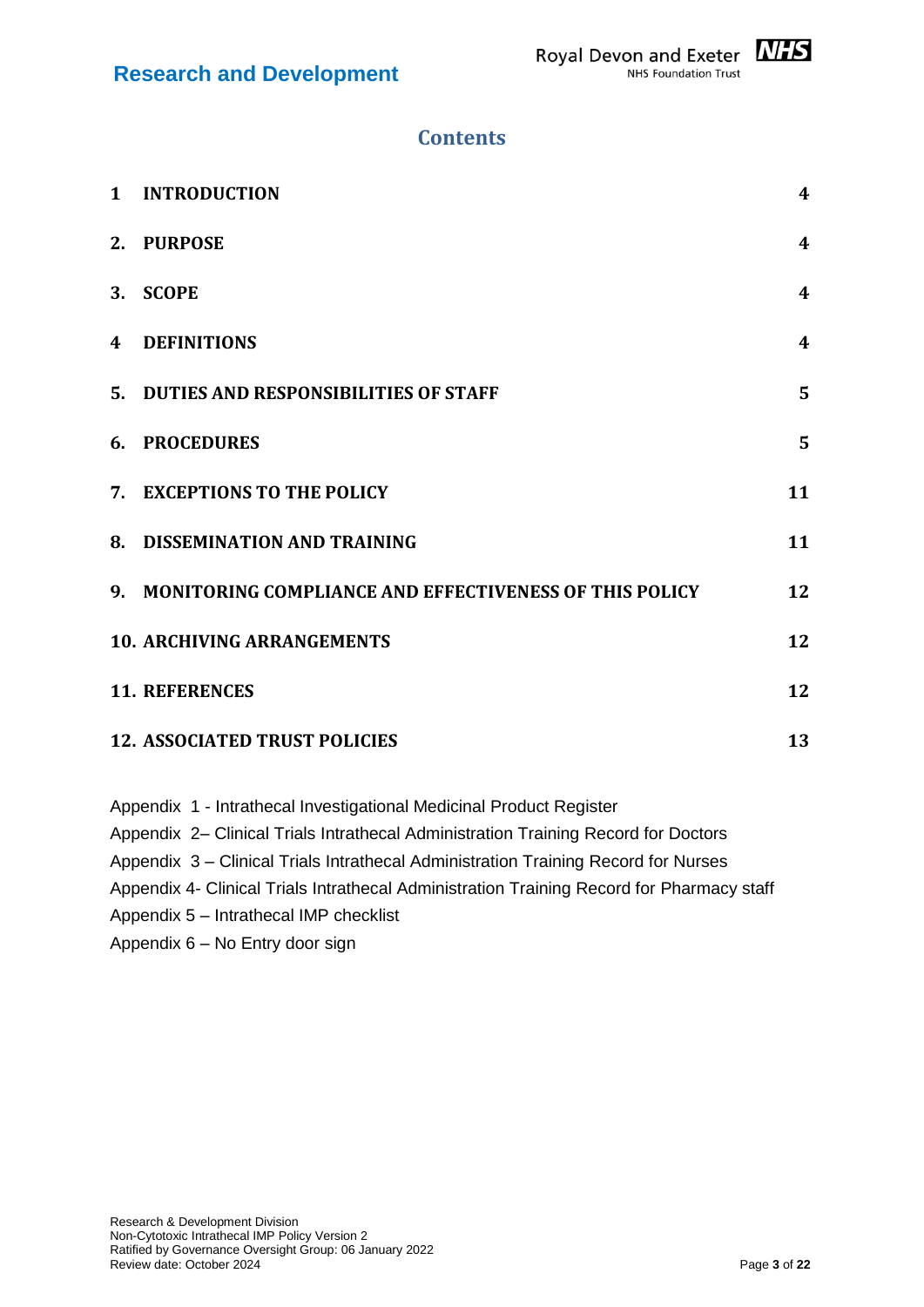### <span id="page-3-0"></span>**1 INTRODUCTION**

- **1.1** This policy governs the procedures for training in, prescribing, dispensing, supply, transport, storage, administration and disposal of **non-cytotoxic** Investigational Medicinal Products (IMP) to be administered via the Intrathecal (IT) route in clinical trials conducted at the Royal Devon and Exeter Hospital (RD&E).
- **1.2** This policy must be adhered to at all times, because the incorrect intrathecal (IT) administration of an IMP (e.g. incorrect route, incorrect dose or drug) may be life threatening.
- **1.3** Guidance is competency based i.e. the various tasks on the register can be carried out by members of staff who have been appropriately trained, deemed competent by the Trust Intrathecal Cytotoxic Lead or his/her designated representative designated lead and whose name appears on the register or designated personnel for that task.
- **1.4** It has been developed in conjunction with both national and RD&E guidelines and is intended to ensure all involved in the above are trained appropriately and are aware of their responsibilities, and to provide a framework for executing and documenting their actions. This document seeks to minimize the risk to patients, within a clinical trial setting, receiving intrathecal administration of a non-cytotoxic IMP by establishing standards of practice that must be adhered to.
- **1.5** This policy has been developed in conjunction with the Trust policies and University College Hospital policy re Intrathecal administration of Investigational Medicinal Product, Training, Prescribing, Dispensing, Supply, Administration and Disposal.

#### **1.6 Failure to comply with this policy could result in disciplinary action.**

#### <span id="page-3-1"></span>**2. PURPOSE**

This policy describes and directs the local implementation of a study protocol at the RD&E relating to intrathecal administration of an IMP, outlining the standards for the training of research staff in prescribing, dispensing, transportation, storage, administration and disposal of an IT IMP as well as documentation of these activities

#### <span id="page-3-2"></span>**3. SCOPE**

This policy applies to all staff undertaking any part in the processes relating to intrathecal administration of an IMP within the Trust.

#### <span id="page-3-3"></span>**4 DEFINITIONS**

| <b>CRF</b>   | <b>Clinical Research Facility</b>                                                                                                                                                                                                                                     |
|--------------|-----------------------------------------------------------------------------------------------------------------------------------------------------------------------------------------------------------------------------------------------------------------------|
| <b>CTIMP</b> | Clinical Trial of an Investigational Medicinal Product                                                                                                                                                                                                                |
| <b>GCP</b>   | <b>Good Clinical Practice</b>                                                                                                                                                                                                                                         |
| GOG          | Governance and Oversight Group                                                                                                                                                                                                                                        |
| <b>IMP</b>   | <b>Investigational Medicinal Product</b>                                                                                                                                                                                                                              |
| ΙT           | Intrathecal                                                                                                                                                                                                                                                           |
| <b>ITC</b>   | Intrathecal Chemotherapy                                                                                                                                                                                                                                              |
| <b>MHRA</b>  | Medicines and Healthcare products Regulatory Agency                                                                                                                                                                                                                   |
| ΡI           | Principal Investigator                                                                                                                                                                                                                                                |
| R&D          | Research & Development                                                                                                                                                                                                                                                |
| Sponsor      | An individual, company, institution or organisation which takes<br>responsibility for the initiation, management and financing of a clinical<br>trial. Sponsorship activities may be delegated to the Investigator, CTU<br>and/ or other organisations as appropriate |
| TSU          | <b>Pharmacy Technical Services Unit</b>                                                                                                                                                                                                                               |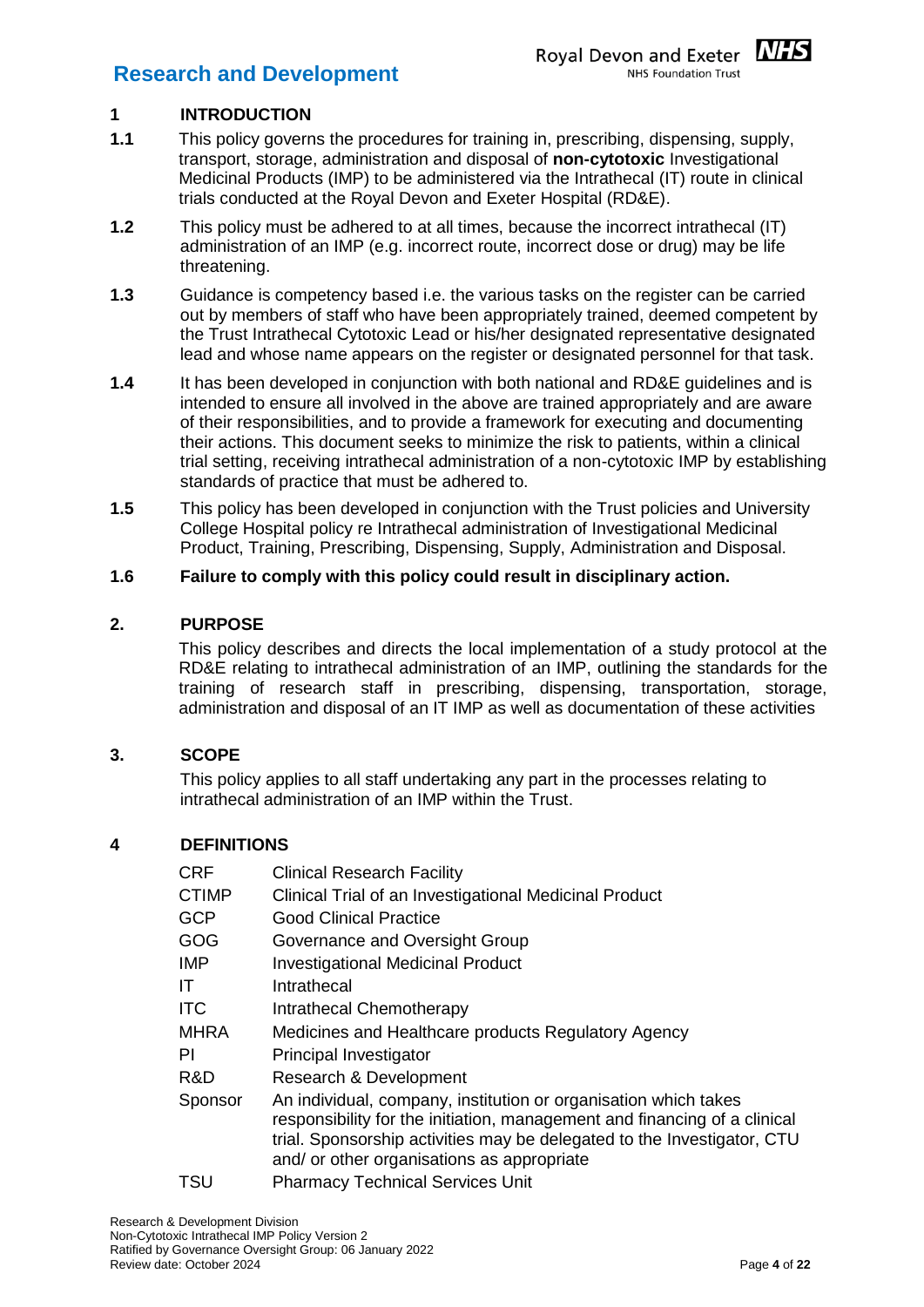<span id="page-4-0"></span>

- **5.1** It is the responsibility of all nurses, doctors and pharmacy staff involved in the prescribing, dispensing, supply transport, storage, administration and disposal of Clinical research IT IMP to undertake training and certification specific to their role in the study. All other staff involved in the study are required to familiarise themselves with this policy and comply with the instructions of trained personnel in relation to procedures described.
- **5.2** The R&D Governance and Oversight Group (GOG) is responsible for ratifying this policy

#### <span id="page-4-1"></span>**6. PROCEDURES**

#### **6.1 Intrathecal Investigational Medicinal Product Register**

The Intrathecal Investigational Medicinal Product Register (IT IMP Register, Appendix 1) is a trial specific record of certified competent individuals who have undergone training in intrathecal IMP administration to the standards described in this document.

The IT IMP Register will be held in the Investigational / Trial Master File and maintained by the Principal Investigator for the study. Whenever the Register is updated for a pharmacist, a doctor or a nurse, an updated copy should be provided to the Pharmacy Clinical Trials team.

#### **6.2 Certification Procedure**

Because this policy is closely based on the Trust Intrathecal Cytotoxic Policy and Procedures, the training and certification process has two stages.

#### **6.2.1 Training to a modified set of intrathecal cytotoxic medication standards, without certification**

- Each staff member involved in Intrathecal administration will undertake the training required for their discipline as detailed in the [Policy for Safe Practice](https://hub.exe.nhs.uk/EasysiteWeb/getresource.axd?AssetID=3826&type=Full&servicetype=Attachment)  [with Intrathecal Cytotoxic Drugs](https://hub.exe.nhs.uk/EasysiteWeb/getresource.axd?AssetID=3826&type=Full&servicetype=Attachment)
- The Trust Intrathecal Cytotoxic Lead or designated Lead Trainer for doctors, nurses, pharmacists or pharmacy staff will confirm satisfactory completion of training to the standards for intrathecal cytotoxic medication by signing the training certificate (see appendix1-3,) **but will not formally certify the staff member for administration of cytotoxic medication.**
- Evidence of completed training will be recorded in the study training log.

#### **6.2.2 Certification by Principal Investigator for the administration of the IT IMP**

- Once confirmed as having satisfactorily completed training in intrathecal cytotoxic administration, the staff member will complete and sign the IT IMP Register for the study.
- After reviewing the staff member's satisfactory completion of training in intrathecal cytotoxic administration, in addition to their curriculum vitae, training record and other documentation required for inclusion on the study delegation log, the Principal Investigator (PI) will countersign the IT IMP Register, indicating the staff member has completed the necessary training.

#### **6.2.3 Maintaining registration on the IT IMP Register**

 Staff will remain on the register for a period of one year, at which point staff who are carrying out any IT IMP assessments /IT cytotoxic administration regularly will sign the re-validation pro forma.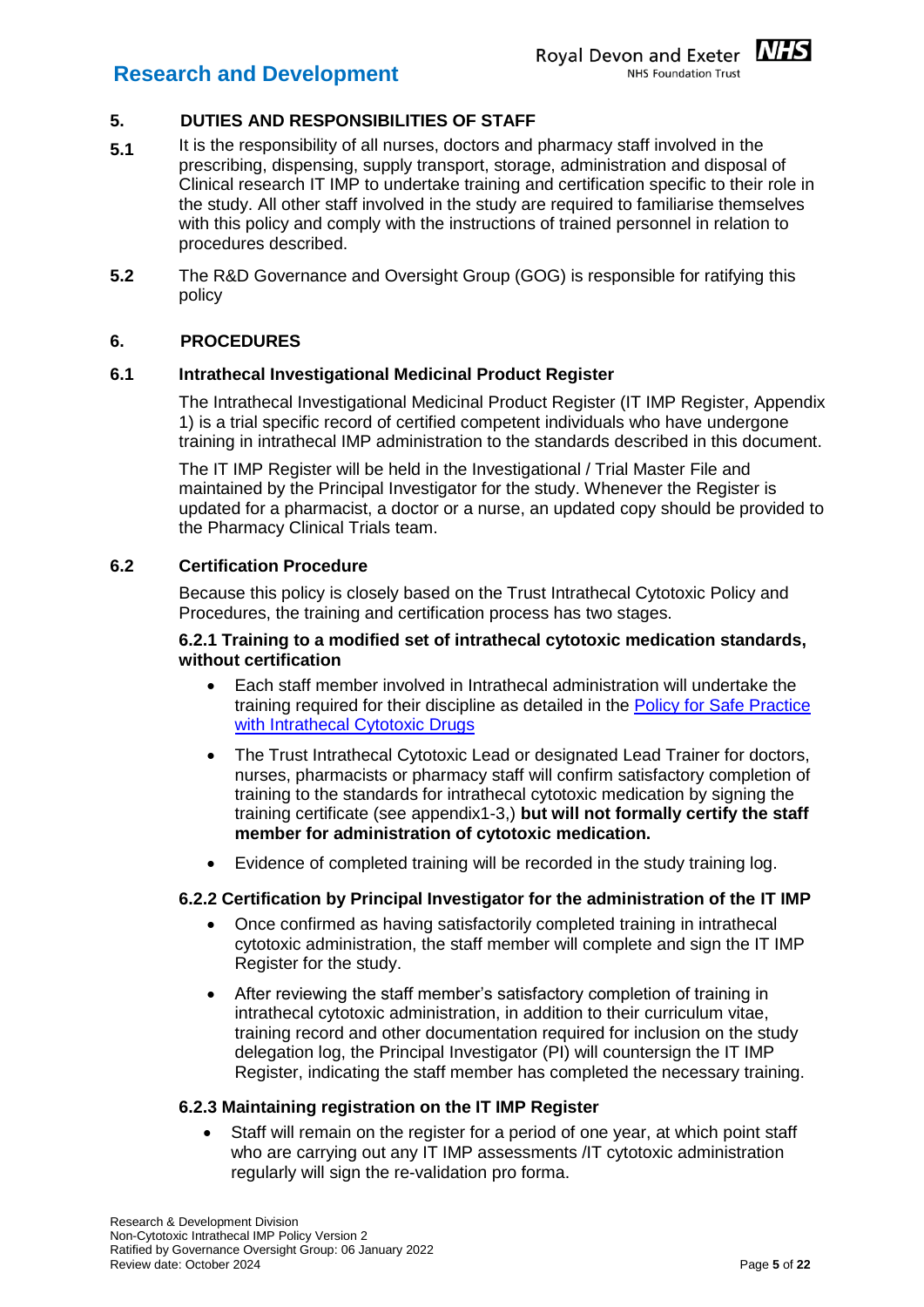

- It would be expected that those members of staff involved with intrathecal IMPs maintain a level of competency expected by the RD&E; that they attend yearly intrathecal training updates and are involved in a minimum of three (3) intrathecal administrations per year.
- Those staff not involved in any of the IT IMP assessments will be required to repeat the original training. Those staff who do not fulfil their role will be removed from the IT IMP register.
- If the status of the designated individual is not updated by the date of the annual review they cannot be involved in any procedure described here relating to intrathecal IMP for the study until the revalidation pro forma has been completed and signed off by the PI.

#### **6.3 Areas approved for intrathecal IMP administration**

Intrathecal drugs must be administered in a designated area. For the purpose of clinical trials this will be the either the side room on Bolham ward or 4 bedded areas in the Clinical Research Facility (CRF). If using the CRF, other beds in the 4 bedded areas will be unoccupied on these days.

#### **6.4 Safety equipment**

The following safety equipment is available in addition to standard clinical equipment:

- Immediate access to defibrillator and resuscitation trolley
- An emergency call bell
- Portable oxygen and suction
- ECG monitoring equipment
- A vital signs monitor to record pulse, blood pressure and oxygen saturations
- Anaphylaxis kit
- 'No entry' signage for use during intrathecal procedure

On days when the IT IMP is to be given, the room will be prepared and checked as described in IMP checklist.

#### **6.5 Roles, Responsibilities and Training Curriculum of Staff**

#### **6.5.1 Doctors**

Only the following designated RD&E medical staff may prescribe or administer the intrathecal IMP:

- hold substantive or honorary contract
- have sufficient lumbar puncture experience
- trained to a minimum of Specialist Registrar
- on the Intrathecal IMP Register for the study

Medical staff are **not** allowed to dispense or check IT IMP doses.

Before addition to the IT IMP register, medical staff must undertake the following core syllabus based on the Intrathecal Cytotoxic Training Programme:

- Read this policy, the Trust policy on [Safe Practice with Intrathecal Cytotoxic](https://hub.exe.nhs.uk/EasysiteWeb/getresource.axd?AssetID=3826&type=Full&servicetype=Attachment)  [Drugs](https://hub.exe.nhs.uk/EasysiteWeb/getresource.axd?AssetID=3826&type=Full&servicetype=Attachment) and the latest relevant national guidance, and sign to say they have done so
- Attend a dedicated training session on safe practice with intrathecal cytotoxic drugs from the Trust Intrathecal Cytotoxic Lead or his/her designated representative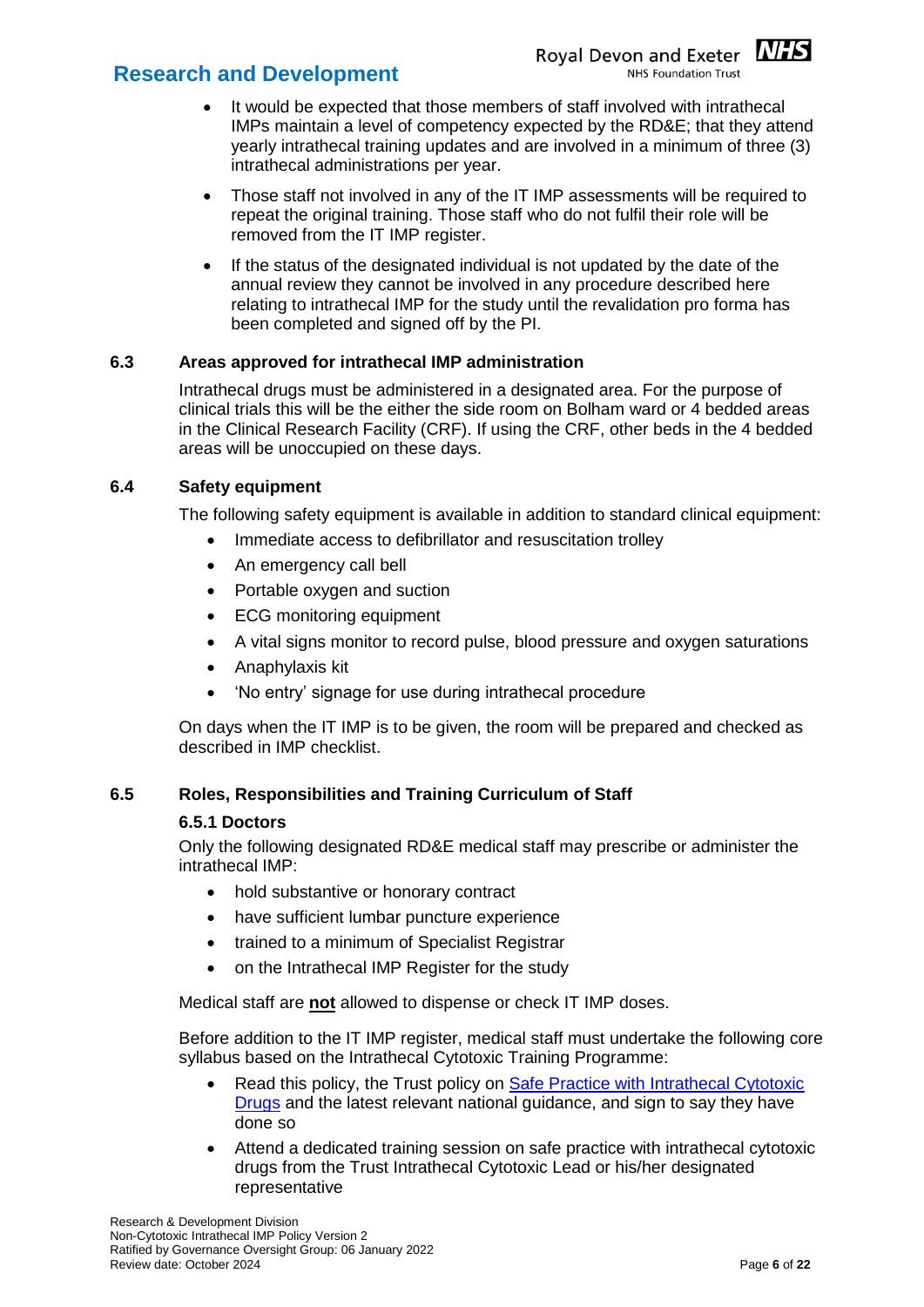

- Watch the DOH training video
- Attend at least one practical session of lumbar intrathecal drug administration, watch at least one IT drug administration and complete at least one IT drug administration independently. This training session could be in any relevant speciality e.g. Haematology or Anaesthetics.
- On completion of the core syllabus the doctor must complete the training record (Appendix 2)-and be signed by the Trust Intrathecal Cytotoxic Lead followed by verification and addition to the study IT IMP register (appendix 1). A hard copy must be retained by the Trainee and the study PI.
- All medical staff on the IT IMP register should have their training reviewed annually by the PI or delegate of the study, including written confirmation that they have re-read the latest relevant national guidance and local policy

#### **6.5.2 Nurses**

Only designated qualified nursing staff that are on the IT IMP Register for the study may carry out the nursing procedures described in this policy.

Nurses are **not** allowed to prescribe, dispense or administer IT IMP doses

Nurses must ensure that IT IMP doses are only administered in the designated area and that no other IT or IV drug procedures are carried out within the designated area.

Before addition to the IT IMP register nursing staff must undertake the following core syllabus:

- Read this policy the Trust policy on [Safe Practice with Intrathecal Cytotoxic](https://hub.exe.nhs.uk/EasysiteWeb/getresource.axd?AssetID=3826&type=Full&servicetype=Attachment)  [Drugs](https://hub.exe.nhs.uk/EasysiteWeb/getresource.axd?AssetID=3826&type=Full&servicetype=Attachment) and the latest relevant national guidance, and sign to say they have done so.
- Attend a dedicated training session on intrathecal IMP administration arranged by the lead nurse trainer and watch the DOH training DVD.
- Affirm they have read and understood the policy.
- Observe and confirm they have understood the procedure for the safe checking of intrathecal administration. On completion of the core syllabus the nurse must complete the training record (Appendix 3) and the record be signed by the designated Lead Trainer.

On completion of the core syllabus the nurse must complete the training record. The record of clinical competence will be signed by the lead clinician or designated Lead Trainer responsible for RD&E IT training once s/ he has observed the research nurse follow the procedure for the safe checking of intrathecal administration. The research nurse will be added to the study IT IMP register by the study PI as holder of the IT IMP Register. An electronic copy will also be held with the Lead Nurse for Clinical Trials.

A hard copy of the record must be retained by the trainee and the study PI. All nursing staff on the IT IMP register should have their training reviewed annually by the Lead Research Nurse for Clinical Trials and PI of the study and sign the revalidation form which confirms they have re-read the latest relevant national guidance and local policy.

#### **6.4.3 Pharmacy staff**

An RD&E Clinical Trials Pharmacist (or suitably trained delegate Pharmacist) will clinically screen the trial IT IMP prescription in accordance with the trial specific IMP documentation. The screened prescription will go to the RD & E Pharmacy Technical Services Unit (TSU) where the IMP will be prepared and stored until collection by the doctor administering the IT IMP.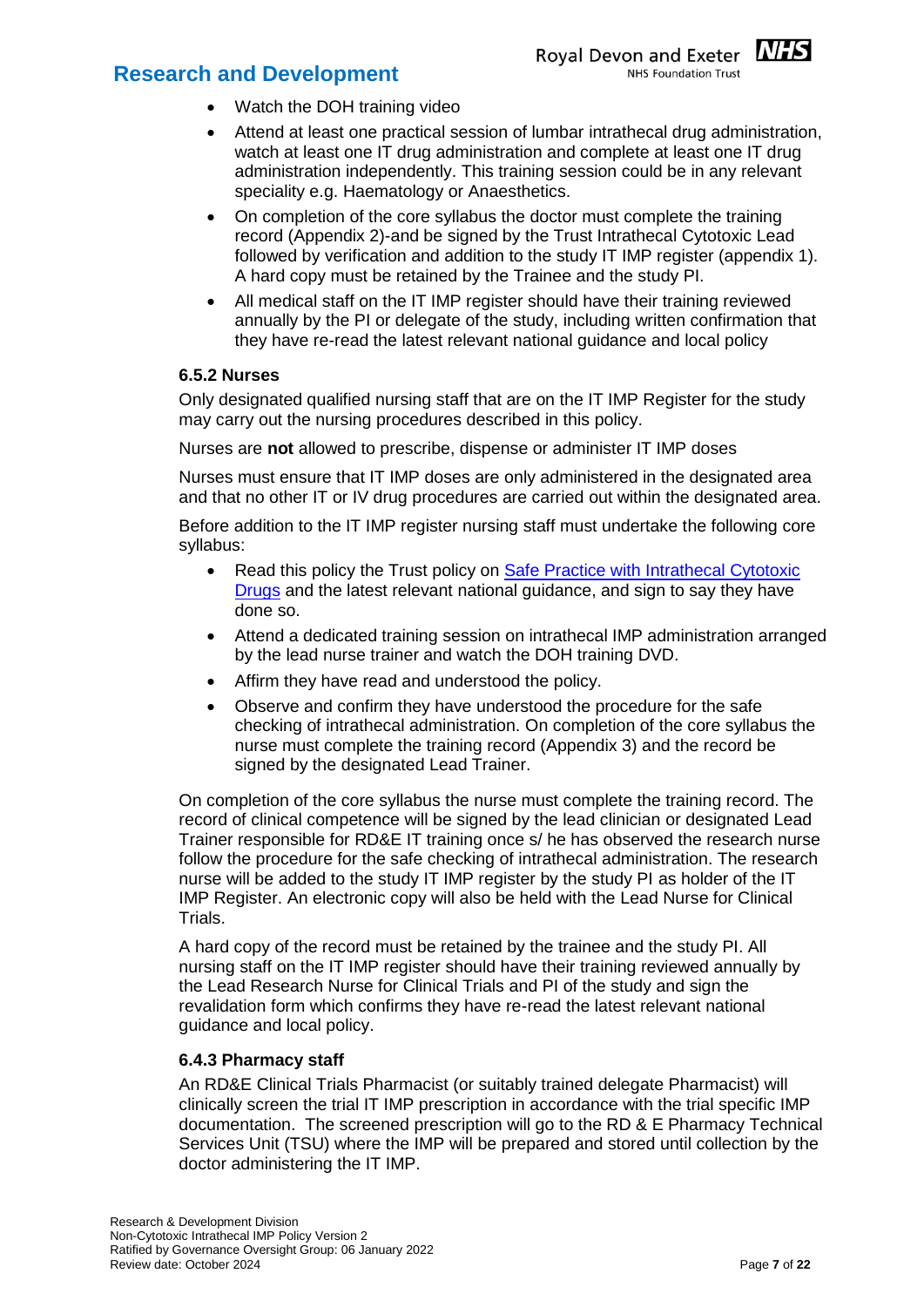

Even if on the IT IMP register, Pharmacy staff are **not** authorised, under any circumstance to prescribe, check (at the point of administration) or deliver IT IMP doses.

Before addition to the IT IMP Register, the pharmacy Clinical trials staff member must complete the background study training, observe procedures and complete the assessment as stipulated in the Trust [Policy for Safe Practice with Intrathecal](https://hub.exe.nhs.uk/EasysiteWeb/getresource.axd?AssetID=3826&type=Full&servicetype=Attachment)  [Cytotoxic Drugs.](https://hub.exe.nhs.uk/EasysiteWeb/getresource.axd?AssetID=3826&type=Full&servicetype=Attachment)

On completion of the above, the Clinical Trials Pharmacy staff member must complete the local Trust training record (appendix 4). This will then be signed off by the principle Pharmacist Technical Services followed by verification and addition to the study IT IMP register by the holder of the register (study PI)

A hard copy of the IT IMP training register must be kept by the trainee and the study PI (An electronic IT IMP register will be kept with the Lead Nurse for Clinical Trials).

Pharmacy Production staff involved in the preparation of IT IMP doses will not be added onto the trial specific IT IMP registry. Pharmacy production staff and product approvers on the cytotoxic IT register are only allowed to prepare and approve intrathecal IMPs.

Only designated pharmacy staff that are on the Trust ITC register may prepare and final check IT IMP doses.

#### **6.6 Procedures for Intrathecal IMP doses**

This section describes the procedures to be carried out for each IT IMP dose within the study. The IT IMP check list (appendix 5) must be completed throughout the process then filed in the patient's notes. These procedures must be followed in conjunction with the latest approved version of the Study Protocol and Investigator Brochure.

#### **6.6.1 IT IMP Room Preparation**

On any day when the IT IMP is to be administered within the trial, the room will be designated for intrathecal use prior to the arrival of the study participant until their discharge. The following procedures will be carried out to ensure the room meets the requirements for safe IT IMP administration:

- All intravenous drugs removed from the room
- Ensure routine checks are complete as per the RD&E Policy
- Appropriate sharps bin present
- All non-essential equipment removed
- A sign reading: 'No Entry! Intrathecal Procedure in Progress' is placed on the door

The room must be checked by a doctor and nurse who are both on the IMP IT register and checks recorded in the check list (appendix - 5)

#### **6.6.2 IT IMP Prescription**

 The IT IMP prescription form template (including administration record) will be specifically designed for the trial using a local template approved for use by the RD & E Clinical Trials Pharmacist.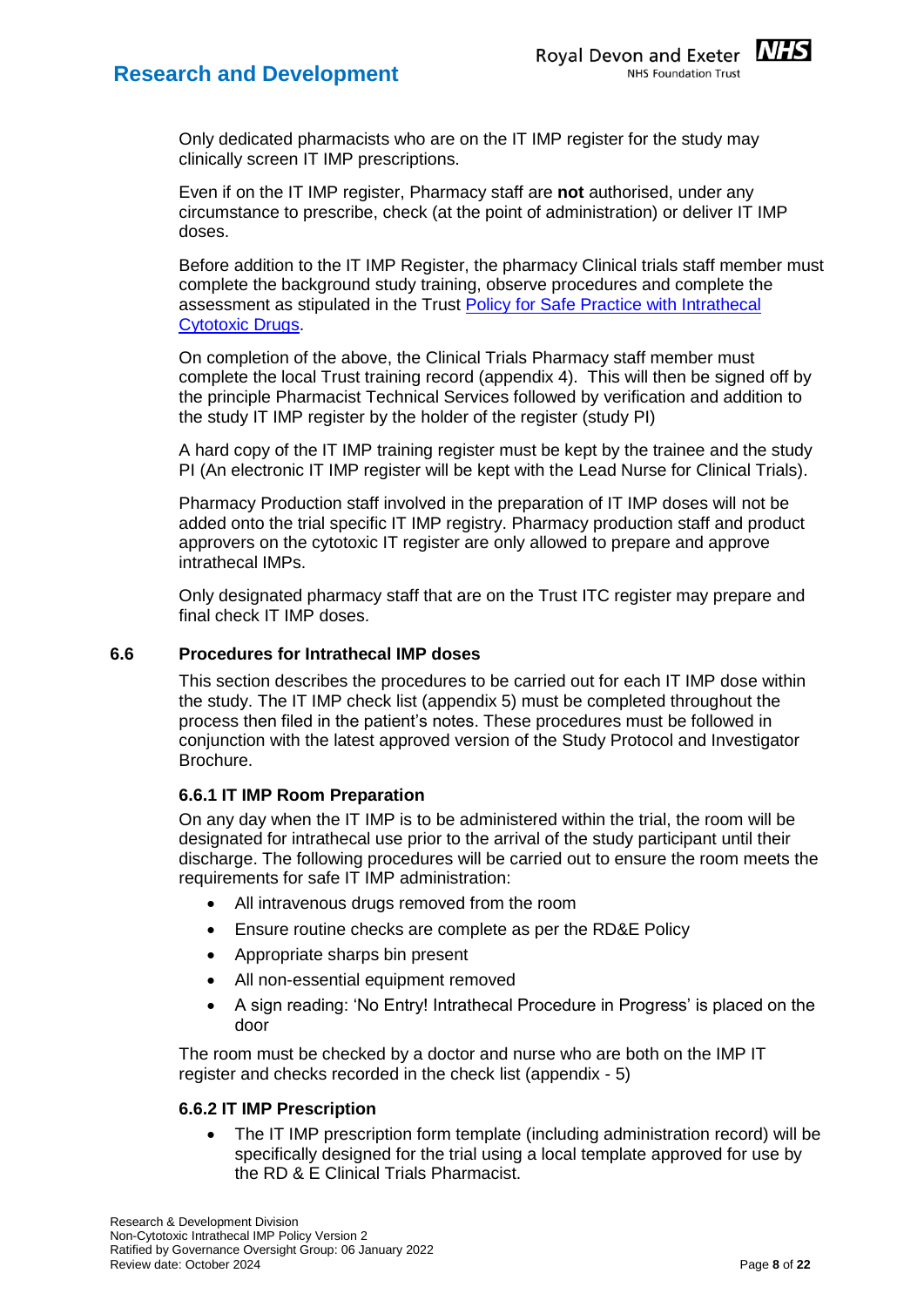- The prescription must state the route of administration **INTRATHECAL** in full (no abbreviations)
- The prescription form must be signed by a doctor on the study IT IMP register and on the Trial Site Delegation Log
- Abbreviations are **not** acceptable
- Drug details may **not** be amended. If alterations are needed a new prescription form must be generated.
- If the date on the prescription needs changing the old prescription must be scored through and a new prescription provided.

#### **There will be no negative statements on the prescription (e.g. "not for IV use" is not appropriate)**

#### **6.6.3 Pharmacy Preparation**

- 6.6.3.1 IT IMP screening
	- All clinical trial prescriptions including IT IMP will be clinically screened by a designated Pharmacist on the IT IMP register.
	- The IT prescription will be sent to the RD&E Trials Pharmacy with a photocopy of the treatment plan (which includes dates of previous, current and future intrathecal IMP doses), relevant blood results (including platelets) and the original IT IMP Dose checklist (appendix 5).
	- The Pharmacist will screen the prescription and verify this by signing and dating it. They will check patient bloods are within limits against the most recent safety blood test as specified in the protocol. They will double check patients concomitant medications to ensure safety, focusing on the excluded concomitant medications specified in the trial protocol.
	- The Pharmacist will check the subject is not prescribed or expected to receive any intravenous medications on the day of dosing with the IT IMP, as confirmed by the prescriber on the prescription form.
	- The Pharmacist will complete the checklist.
	- The screened prescription will be provided to the RD&E TSU. A copy of the prescription will also be retained for filing in the pharmacy trial file held in the RD&E Clinical Trials Pharmacy. The original will be retained in this department until collection of the IT IMP dose.

#### 6.6.3.2 IT IMP Preparation and Labelling

- RD&E Aseptic Services will prepare and dispense the IMP in accordance with the guidelines highlighted in the study protocol and the study drug manual.
- Preparation must be by designated Pharmacy Technicians and Pharmacists on the Trust ITC Register
- Drugs for intrathecal use will be clearly labelled. Additional information on the label must include: patient name, trial number, protocol identifier, PI, drug name or pseudonym, diluent (if appropriate), route, expiry date/time and batch number and comply with Annex 13 regulations for labelling of IMPs.
- All IT IMP doses will be prepared using the surety non-luer syringes and needles visually indicating that they are for IT administration.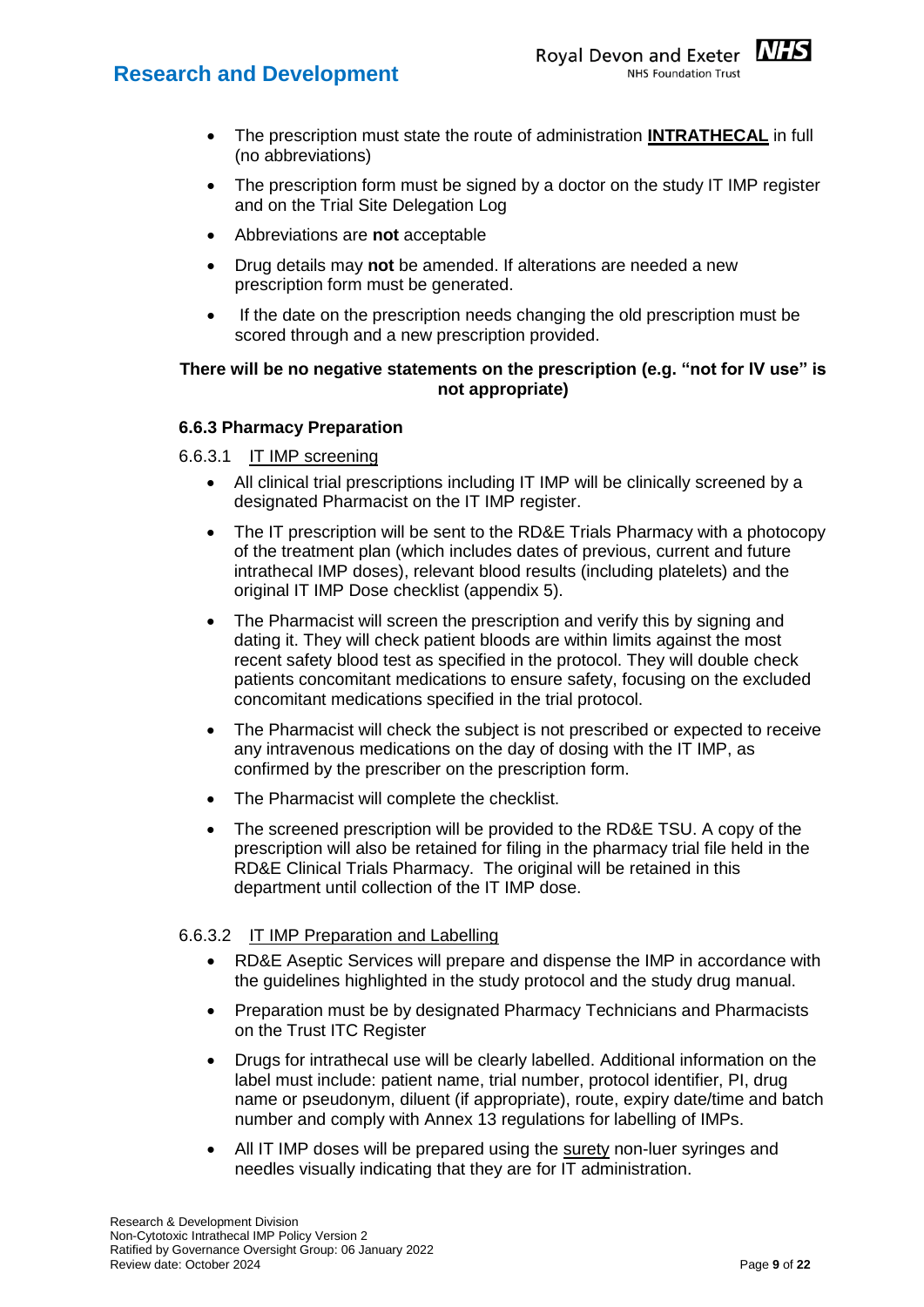

- Drugs for intrathecal administration will be packaged separately in a red/white intrathecal bag. For trial patients the drug is collected from Clinical Trials Pharmacy when the administering doctor is ready to perform the procedure. An intrathecal box should be used. No other drugs are to be transported with the intrathecal drugs
- The IT IMP can only be released by a Pharmacist who is on the IT IMP Register and release will occur only after checking that the collecting doctor is also on the IT IMP Register.
- The releasing Pharmacist and collecting doctor must both sign the prescription in the appropriate sections.

Intrathecal drugs must not be stored in the CRF. When ready to perform the procedure the designated doctor/nurse will collect the drug from Pharmacy Clinical Trials Unit.

#### **6.6.4 IT IMP Administration**

**Intrathecal doses must only be administered within usual working hours: 08:00- 17:00 Monday to Friday excluding public holidays and only when appropriate clinical cover can be provided. No exceptions apply to this guidance.**

Intrathecal drugs must be administered in a designated area, separate from any area where other parenteral drugs are administered.

Equipment and procedures for lumbar puncture, withdrawal of CSF and IMP administration will be detailed in the Study Protocol and manuals.

Study personnel must comply with the Protocol, Investigator Brochure and this policy at all times.

Study-specific IMP administration guidelines may be written for each trial following Sponsor's protocol instructions.

In overview:

- No more than **4** people may be present in the room for IT IMP administration.
- IT drugs **must** be administered in a designated ward/ side room
- Two doctors will **never** carry out the checking of IT IMP doses in the absence of a nurse
- Before beginning the procedure, the doctor and nurse (both on the IT IMP Register) will carry out a pre- procedure check of the IT IMP documentation
- Lumbar Puncture and CSF collection is carried out according to Trust policy
- The final IT IMP check takes place between the administering doctor and designated nurse and identification should be checked with the patient
- Patient, doctor and nurse sign the trial script prior to the procedure commencing.
- The IT IMP syringe is attached and IMP is injected according to the study protocol.
- All doses administered must be recorded on the IT IMP prescription, the IT IMP checklist, and in the medical notes for each patient and in the study materials dictated by the sponsor.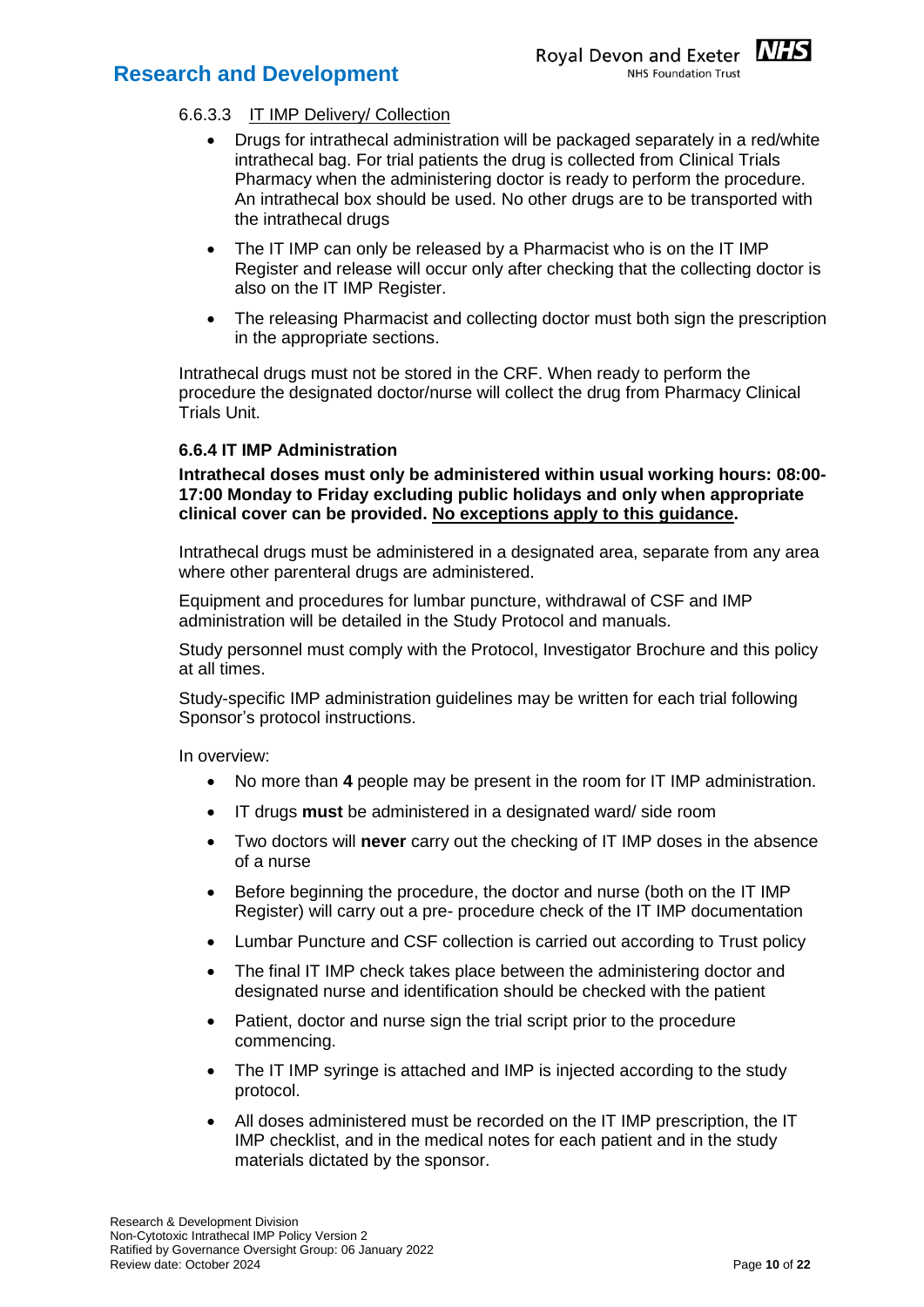The completed checklist and prescription form must be uploaded to the patient's clinical record after the IT administration and a copy placed in the Trial Master File.

#### **6.6.5 Disposal of unused drugs**

If the IT IMP procedure is cancelled or delayed (and the dose is still within its protective packaging) it must be returned to Clinical Trials Pharmacy or disposed of in the clinical area. This will be sponsor dependent.

#### 6.6.5.1 Disposal within the clinical area

If a dose has already been removed from the protective packaging then it should be disposed of in the pharmaceutical waste bin in the clinical area or returned to Clinical Trials Pharmacy. As above this will depend on the Sponsor's instructions.

The disposal of any dose should be witnessed by the doctor and nurse and documented in the patient's notes. The Clinical Trials Pharmacy should be informed.

All disposed of doses must be recorded on the IT IMP prescription, on the checklist and as directed by the Sponsor.

#### 6.6.5.2 Re issue

If administration is delayed by more than one hour after the IT IMP has been received the doctor authorised to administer the IT IMP should return it to Clinical Trials Pharmacy for safe storage.

The Pharmacy team will advise the PI if the IMP is suitable for re-issue.

If re-issue is not appropriate the PI and research team will be informed to organise rescheduling of the patient and re-prescribing of the dose.

#### <span id="page-10-0"></span>**7. Exceptions to the Policy**

Any IT IMP procedure at variance with this policy must be reported to the study PI and the Sponsor in writing as soon as possible after the event and in accordance with the adverse events reporting requirements specified in the trial protocol.

The study PI will inform the R&D Director in writing of any exceptions to the policy. Issues will be escalated via R&D GOG and the R&D Group as appropriate.

Any breach in policy will act as a trigger for completion of an Incident report via Datix

#### <span id="page-10-1"></span>**8. DISSEMINATION AND TRAINING**

- 8.1 This SOP and associated templates and forms will be uploaded to the Trust intranet and external website shortly after having been released.
- 8.2 All staff whose activities are subject to this policy should ensure that they take time to read and understand the content of this policy.
- 8.3 *If applicable, a training log within the Investigator Site File/Trial Master File should be completed to document that members of staff have read and understood the contents of this* policy*.*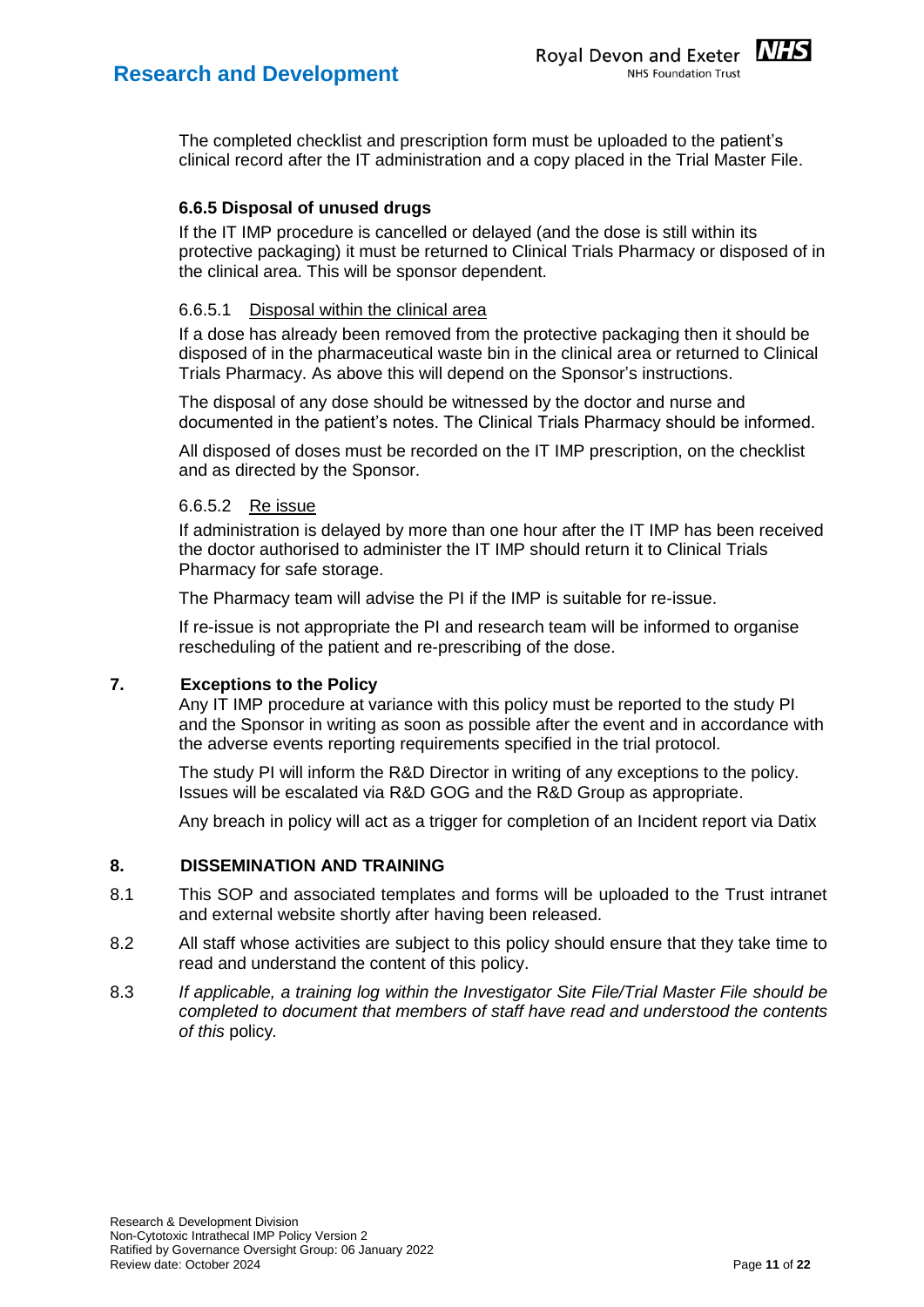<span id="page-11-0"></span>

9.1 In order to monitor compliance with this Policy, the auditable standards will be monitored as follows:

| <b>No</b> | <b>Minimum Requirements</b>                                                                                                                                                                                                                                                                                                                   | Evidenced by                                   |
|-----------|-----------------------------------------------------------------------------------------------------------------------------------------------------------------------------------------------------------------------------------------------------------------------------------------------------------------------------------------------|------------------------------------------------|
| 1.        | The IT IMP Register will be held in the<br>Investigational / Trial Master File and<br>maintained by the Principal Investigator for the<br>study. Whenever the Register is updated for a<br>pharmacist, a doctor or a nurse, an updated<br>copy should be provided to the Pharmacy<br>Clinical Trials team.<br>*check for 1 year revalidation. | <b>TMF/ISF and Pharmacy</b><br>File            |
| 2.        | Evidence of completed training will be<br>recorded in the study training log.<br>*also check for annual revalidation                                                                                                                                                                                                                          | Study training log within<br><b>TMF/ISF</b>    |
| 3.        | Only designated pharmacy staff that are on the<br>Trust ITC register may prepare and final check<br>IT IMP doses.                                                                                                                                                                                                                             | <b>Prescriptions and Trust ITC</b><br>Register |
| 4.        | The IT IMP check list (appendix 5) must be<br>completed throughout the process then filed in<br>the patient's notes and a copy filed in the<br>TMF/ISF.                                                                                                                                                                                       | Patient notes/EPIC                             |

- 9.2 Outcomes from audit will be presented to the R&D Governance Oversight Group (GOG) which will monitor any resulting action plans until all issues have been addressed to satisfaction.
- 9.3 Issues identified via the audit process which require escalation will be referred to GOG.

#### <span id="page-11-1"></span>**10. ARCHIVING ARRANGEMENTS**

- 10.1 The original of this document will remain with the R&D Quality Assurance Coordinator. An electronic copy will be maintained on the R&D section of the Q-Pulse document management system and a pdf copy on the Trust Intranet.
- 10.2 Archive copies must be maintained for any documents which have been superseded. Archive copies in electronic format should be retained indefinitely.

#### <span id="page-11-2"></span>**11. REFERENCES**

- [Department of Health \(2009\) Reference Guide to Consent for examination or](https://www.gov.uk/government/publications/reference-guide-to-consent-for-examination-or-treatment-second-edition)  [treatment. Second edition, London: DoH publications.](https://www.gov.uk/government/publications/reference-guide-to-consent-for-examination-or-treatment-second-edition)
- University College London Hospitals NHS Foundation Trust (2019) Intrathecal IMP Policy; version 2
- [National Patient Safety Agency \(2012\) Central Alert NPSA/2-o11/PSA001: Safer](https://www.england.nhs.uk/wp-content/uploads/2014/02/non-Luer-spinal-supp.pdf)  [spinal \(intrathecal\) epidural and regional devices, NPSA](https://www.england.nhs.uk/wp-content/uploads/2014/02/non-Luer-spinal-supp.pdf)
- [MHRA Phase I Accreditation Scheme. GOV.UK \(4](https://www.gov.uk/guidance/mhra-phase-i-accreditation-scheme)<sup>th</sup> Sept 2018)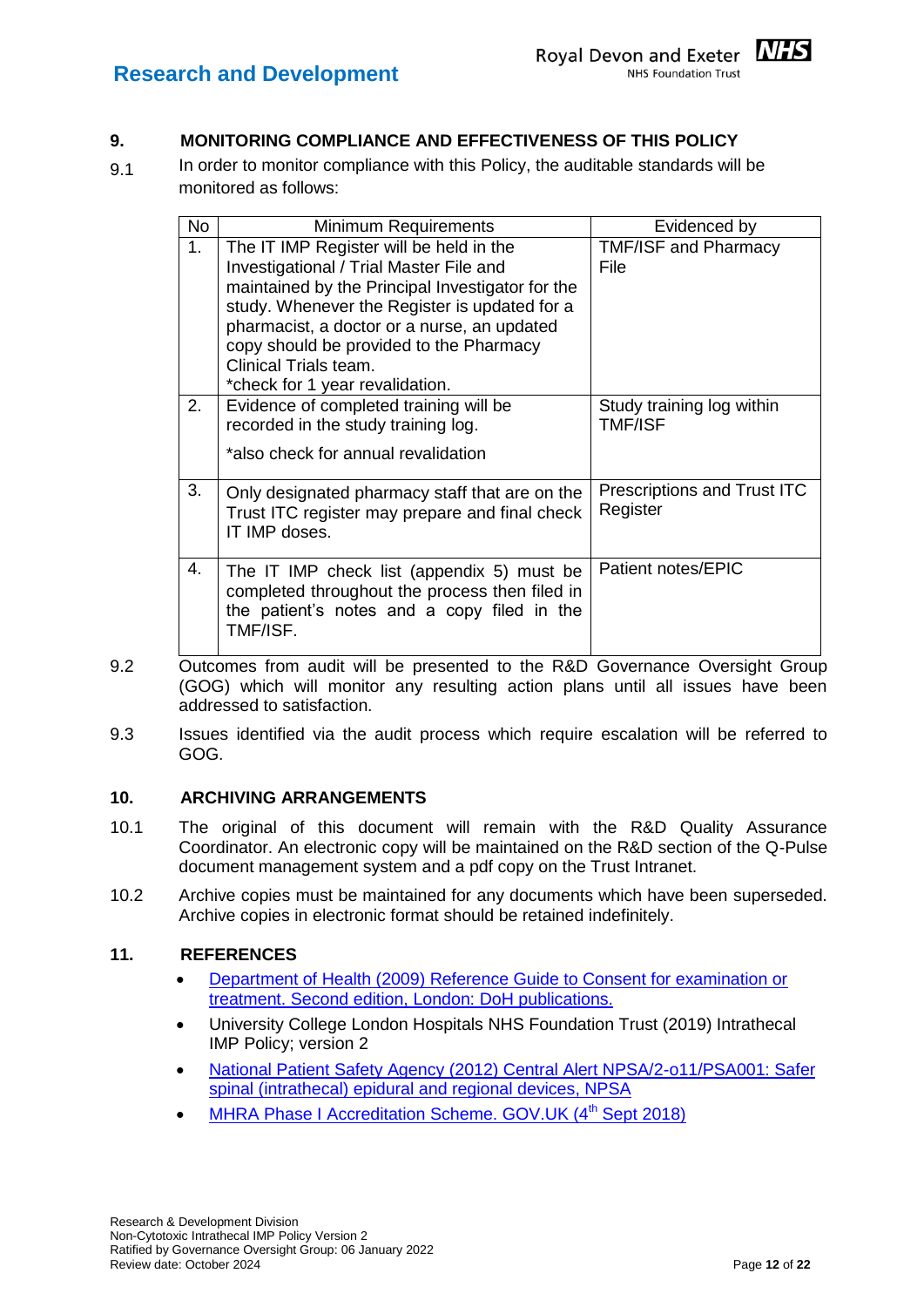#### Royal Devon and Exeter MHS **NHS Foundation Trust**



#### <span id="page-12-0"></span>**12. ASSOCIATED TRUST POLICIES**

- Consent to Examination or Treatment Policy
- Control of Substances Hazardous to Health (COSHH)policy
- Health Records Policy
- Identification of Patients Policy
- Incident Reporting, Analysing, Investigating and Learning Policy
- Information Governance Policy
- Medicines Management Policy
- Intravenous Therapy Policy
- Waste Management Policy
- Infection Prevention and Control Policy
- Policy for Safe Practice with Intrathecal Cytotoxic Drugs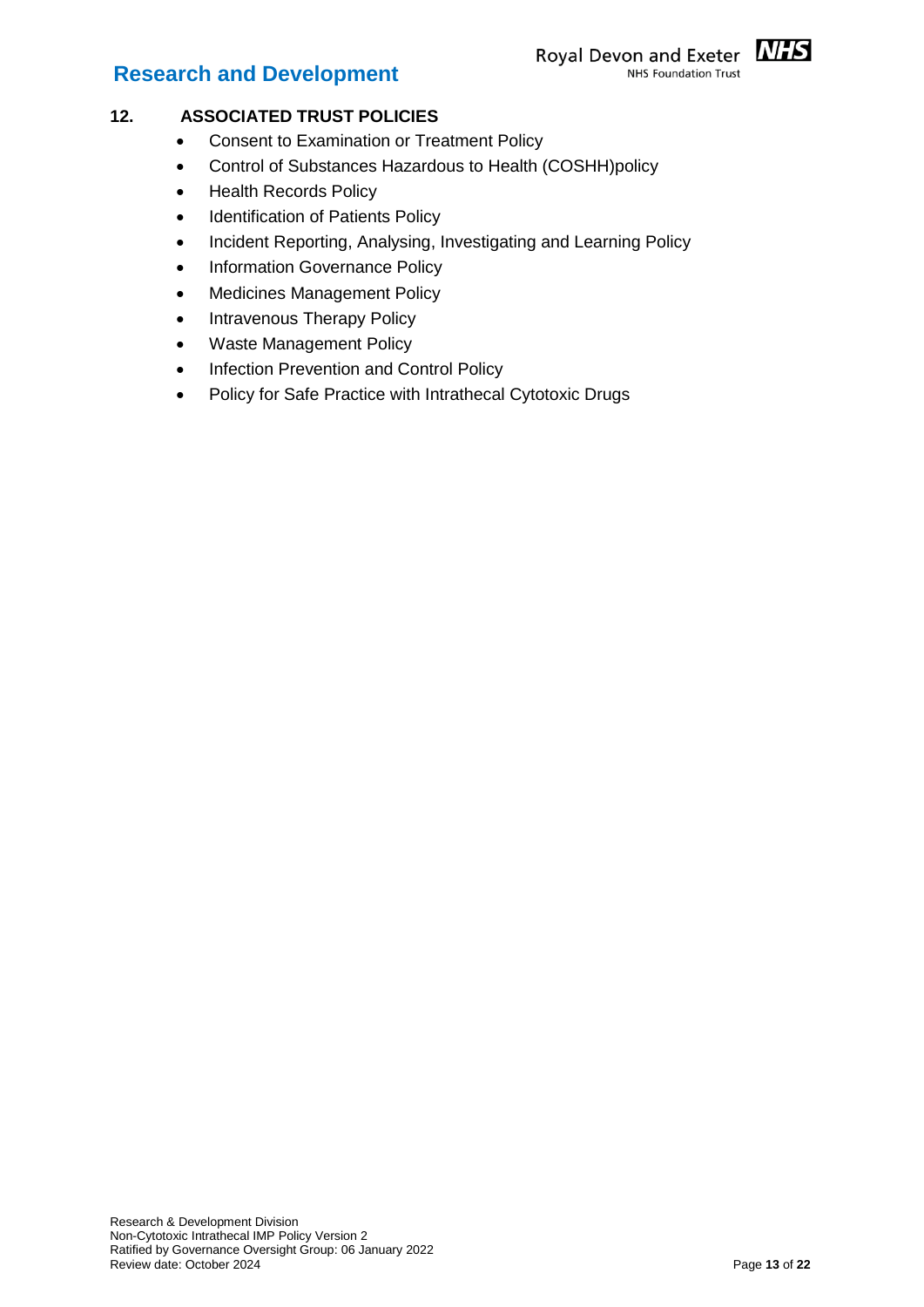Royal Devon and Exeter MIS **NHS Foundation Trust** 

STUDY ID STUDY NAME STUDY NAME

This register is an up-to-date record of designated doctors, nurses, pharmacists and technicians trained and approved in procedures relating to intrathecally-administered IMPs for this study. Signature by the staff member and study PI indicates training and approval to perform the studyspecific tasks listed within the study at the RDE.

| <b>Name</b> | <b>Job Title</b> | <b>Initials</b><br>Signature |  | Date of<br>completion |                          | Name of IT<br>cytotoxic lead         | Study-<br><b>Specific</b> |                        |      | <b>Start</b> |  | End |
|-------------|------------------|------------------------------|--|-----------------------|--------------------------|--------------------------------------|---------------------------|------------------------|------|--------------|--|-----|
|             |                  |                              |  | of IT<br>training     | signing off<br>training* | <b>Tasks</b><br>(see codes<br>below) | <b>Date</b>               | PI<br><b>Signature</b> | Date | PI Signature |  |     |
|             |                  |                              |  |                       |                          |                                      |                           |                        |      |              |  |     |
|             |                  |                              |  |                       |                          |                                      |                           |                        |      |              |  |     |
|             |                  |                              |  |                       |                          |                                      |                           |                        |      |              |  |     |
|             |                  |                              |  |                       |                          |                                      |                           |                        |      |              |  |     |
|             |                  |                              |  |                       |                          |                                      |                           |                        |      |              |  |     |
|             |                  |                              |  |                       |                          |                                      |                           |                        |      |              |  |     |
|             |                  |                              |  |                       |                          |                                      |                           |                        |      |              |  |     |

PI Signature (at end of study only): \_\_\_\_\_\_\_\_\_\_\_\_\_\_\_\_\_\_\_\_\_\_\_\_\_\_\_\_ Date: \_\_\_\_\_\_\_\_\_\_\_\_\_\_\_

#### **Study Task Codes**

| A: Write IT IMP Prescription           | B: Carry out room and drug checks    | C: Screen IT IMP Prescription |
|----------------------------------------|--------------------------------------|-------------------------------|
| D: Prepare and dispense IMP            | E: Collect IMP from pharmacy         | · Observe IT Administration   |
| <sup>1</sup> G: Administer IT IMP dose | H: Release IT IMP dose from pharmacy |                               |

\*Evidence of satisfactory completion of training must be provided. For Doctors, this sign off will be from the Site P.I. For product technicians, evidence of intrathecal training as standard is sufficient.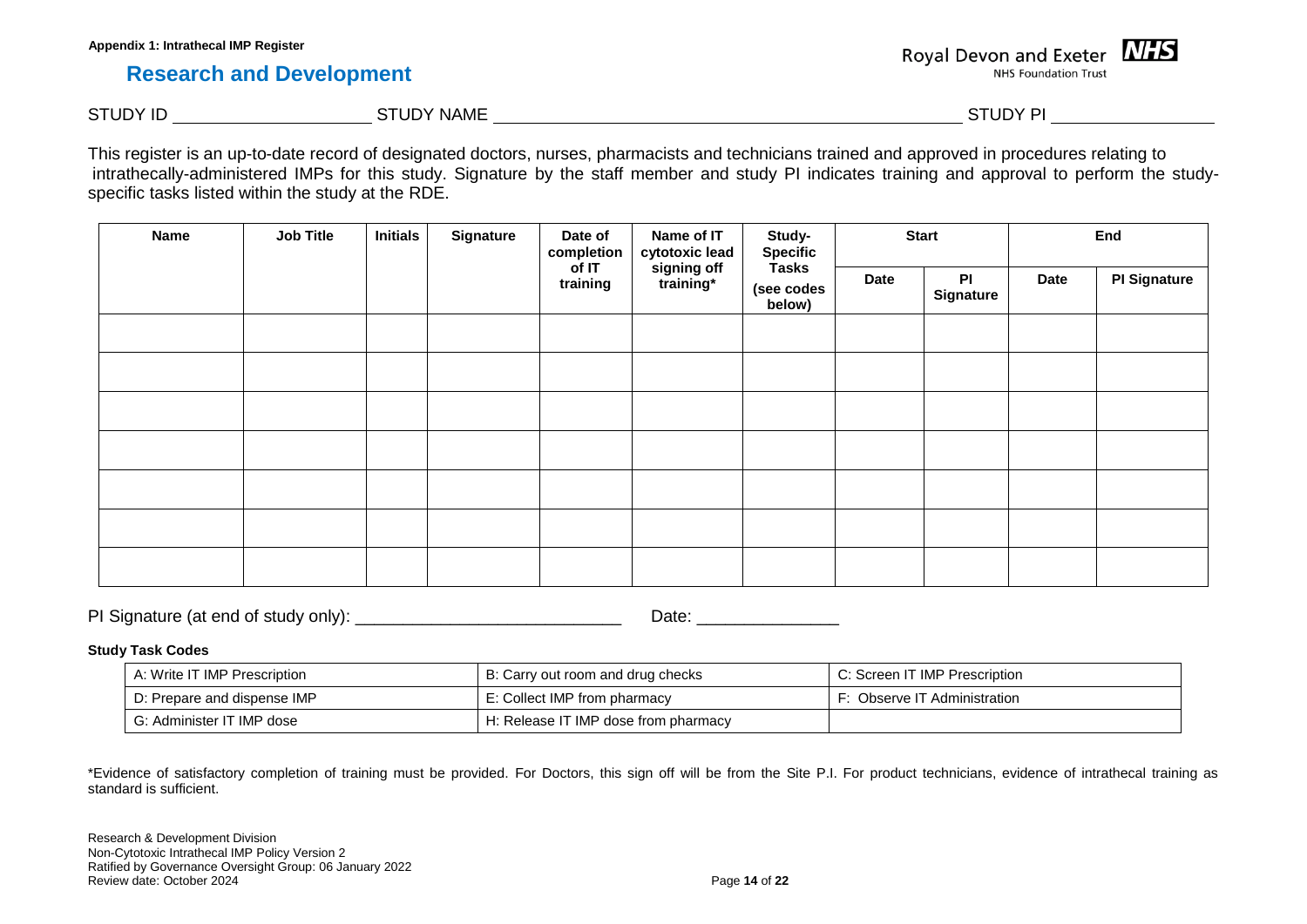Royal Devon and Exeter NHS **NHS Foundation Trust** 

| <b>Documentation</b>                                                                                                                                                 | <b>Signature</b> | <b>Date</b> |
|----------------------------------------------------------------------------------------------------------------------------------------------------------------------|------------------|-------------|
| I confirm that I have read and understood the<br>study specific documentation on lumbar puncture.                                                                    |                  |             |
| I confirm that I have read and understood the<br><b>Policy for safe practice with intrathecal</b><br>cytotoxic drugs                                                 |                  |             |
| I confirm that I have read and understood the<br>Intrathecal IMP Policy                                                                                              |                  |             |
| I confirm that I have read and understood the<br>DOH Updated national guidance on the safe<br>administration of intrathecal chemotherapy (HSC<br>2008/001)           |                  |             |
| I confirm that I have attended a training session<br>and watched the Department of Health DVD on<br><b>Intrathecal Chemotherapy.</b>                                 |                  |             |
| I have attended at least one of each of the<br>following:                                                                                                            |                  |             |
| practical session of lumbar intrathecal drug<br>administration                                                                                                       |                  |             |
| watching at least one IT drug administration                                                                                                                         |                  |             |
| completing at least one IT drug<br>administration independently.                                                                                                     |                  |             |
| (This training session could be any relevant<br>Speciality for example Haematology or<br>Anaesthetics, under the supervision of an<br>experienced SpR or Consultant) |                  |             |
| Independent IT competence should be<br>demonstrated by a Direct Observation of<br>Procedural Skills assessment filed electronically                                  |                  |             |

I confirm that............................................................... has been trained, authorised and accredited to participate in the Intrathecal IMP service in Royal Devon and Exeter NHS Foundation Trust.

In the case of re-certification please provide the number of Intrathecal IT IMP doses administered over the last 12 months and the date of the last administration:

**Number of IT IMP administrations Date of last administration**

**ASSESSOR** 

**SIGNATURE DATE**

in the trainee's NHS e-portfolio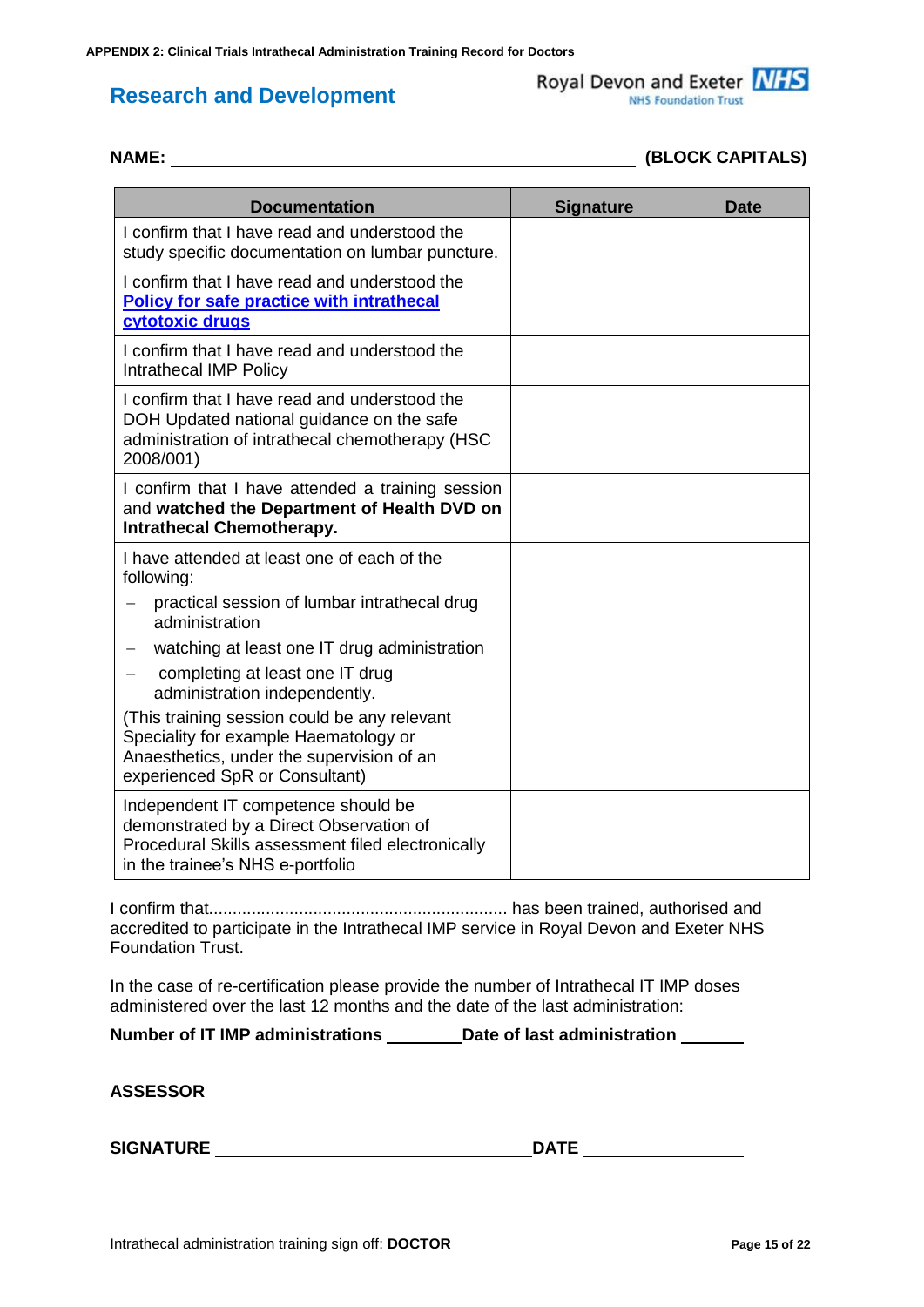Royal Devon and Exeter NHS **NHS Foundation Trust** 

# **NAME: (BLOCK CAPITALS)**

| <b>Documentation</b>                                                                                                                                       | <b>Signature</b> | <b>Date</b> |
|------------------------------------------------------------------------------------------------------------------------------------------------------------|------------------|-------------|
| I confirm that I have read and understood the<br><b>Policy for safe practice with intrathecal</b><br>cytotoxic drugs                                       |                  |             |
| I confirm that I have read and understood the<br>Intrathecal IMP Policy                                                                                    |                  |             |
| I confirm that I have read and understood the<br>DOH Updated national guidance on the safe<br>administration of intrathecal chemotherapy (HSC<br>2008/001) |                  |             |
| I confirm that I have attended a training session<br>and watched the Department of Health DVD on<br><b>Intrathecal Chemotherapy.</b>                       |                  |             |

I confirm that............................................................... has been trained, authorised and accredited to participate in the Intrathecal IMP service in Royal Devon and Exeter NHS Foundation Trust.

**ASSESSOR** 

**SIGNATURE DATE**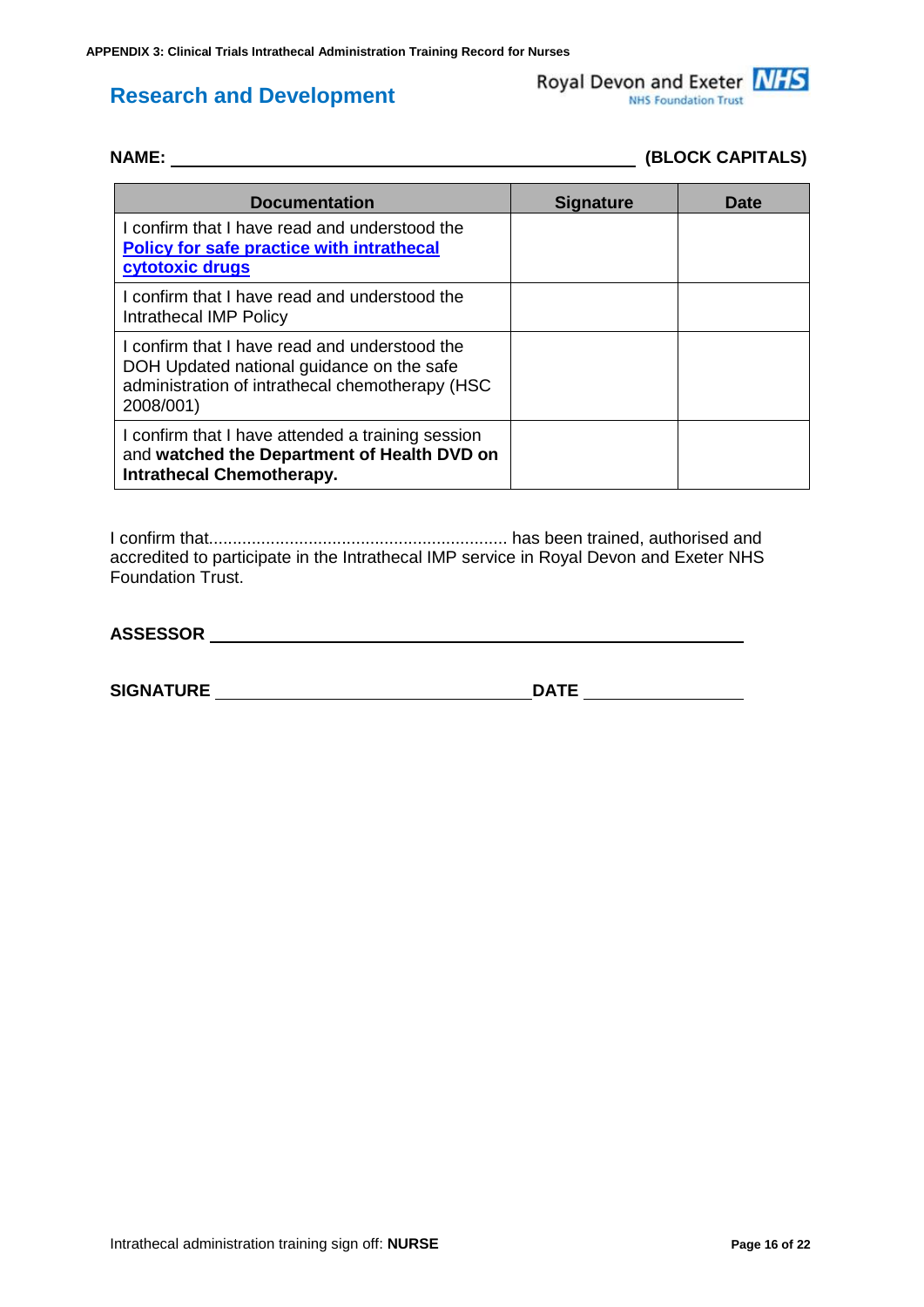Royal Devon and Exeter NHS NHS Foundation Trust

| <b>Documentation</b>                                                                                                                                                                                           | <b>Signature</b> | Date |
|----------------------------------------------------------------------------------------------------------------------------------------------------------------------------------------------------------------|------------------|------|
| I confirm that I have read and understood the<br><b>Policy for Safe Practice with Intrathecal</b><br><b>Cytotoxic Drugs</b>                                                                                    |                  |      |
| I confirm that I have read and understood the<br>Intrathecal IMP Policy                                                                                                                                        |                  |      |
| I confirm that I have read and understood the<br>DOH Updated national guidance on the safe<br>administration of intrathecal chemotherapy (HSC<br>2008/001)                                                     |                  |      |
| I confirm that I have attended a dedicated training<br>session on intrathecal cytotoxics by the Lead<br>Trainer for Pharmacy Staff and watched the<br>Department of Health DVD on Intrathecal<br>Chemotherapy. |                  |      |

NAME: (BLOCK CAPITALS)

I confirm that............................................................... has been trained, authorised and accredited to participate in the Intrathecal IMP service in Royal Devon and Exeter NHS Foundation Trust.

**ASSESSOR** 

**SIGNATURE** DATE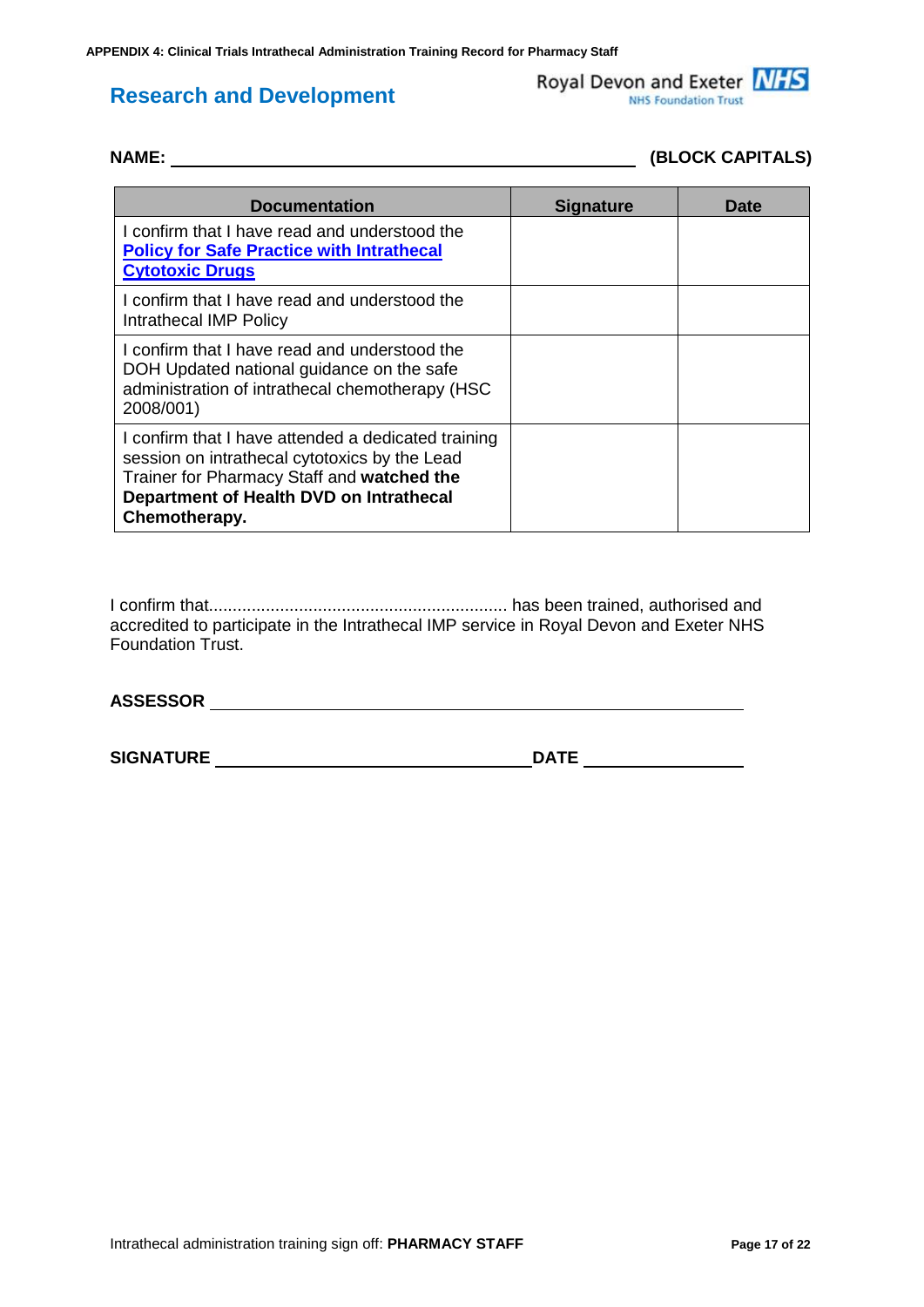

## **Intrathecal IMP Checklist**

| <b>1 Patient Details</b>                                                             |                                                                                           |               |                              |  |
|--------------------------------------------------------------------------------------|-------------------------------------------------------------------------------------------|---------------|------------------------------|--|
| Name                                                                                 | <b>NHS Number</b>                                                                         | Date of birth |                              |  |
| <b>Visit Number</b>                                                                  | Date                                                                                      |               | Trial / Randomisation number |  |
| 2 Room Check                                                                         | To be completed by doctor and nurse before patient is admitted                            |               |                              |  |
|                                                                                      |                                                                                           | Dr            | <b>Nurse</b>                 |  |
| Dr and Nurse on IMP register<br>Rooms contain no other intravenous drugs             |                                                                                           |               |                              |  |
|                                                                                      | Resuscitation and defibrillator accessible and up to date with checks                     |               |                              |  |
| Test emergency call bell                                                             |                                                                                           |               |                              |  |
| Vital signs monitor working                                                          |                                                                                           |               |                              |  |
| Non-essential equipment removed from the room                                        |                                                                                           |               |                              |  |
| Room configured to allow bed to be moved for emergency airway<br>access if required. |                                                                                           |               |                              |  |
| the door                                                                             | Do not disturb - room in use for intrathecal administration placed on                     |               |                              |  |
|                                                                                      |                                                                                           |               |                              |  |
| 3 Prescription screening check                                                       | To be completed by the Clinical Trials Pharmacist                                         |               | <b>Pharmacist</b>            |  |
|                                                                                      | Prescribing Dr and Pharmacist on the Intrathecal IMP register and delegation log          |               |                              |  |
|                                                                                      | Name, hospital number, dob, trial number correct on documentation.                        |               |                              |  |
| Script states for intrathecal use only                                               |                                                                                           |               |                              |  |
|                                                                                      | Timing of dose according to study protocol treatment plan and previous doses              |               |                              |  |
| Check date of administration is dated on the emailed prescription.                   |                                                                                           |               |                              |  |
| Check dates of previous IT administration.                                           |                                                                                           |               |                              |  |
| Correct drug name or pseudonym, cohort/dose, volume, route                           |                                                                                           |               |                              |  |
| Platelet within range(Y/N)                                                           |                                                                                           |               |                              |  |
|                                                                                      | No IV medications prescribed on day of IT drug administration                             |               |                              |  |
|                                                                                      | 4 Pre-procedure check To be completed by Doctor and Nurse before lumbar puncture begins   |               |                              |  |
|                                                                                      |                                                                                           | Dr            | <b>Nurse</b>                 |  |
| Dr and Nurse on the intrathecal IMP register                                         |                                                                                           |               |                              |  |
|                                                                                      | Patient name, hospital number, DOB, trial number correct on script.                       |               |                              |  |
| Signed informed consent in notes                                                     |                                                                                           |               |                              |  |
| Dose in sealed package and stored correctly                                          |                                                                                           |               |                              |  |
| Date of administration is as dated on emailed prescription                           |                                                                                           |               |                              |  |
| Check patient name band, prescription and syringe label                              |                                                                                           |               |                              |  |
| and on the prescription                                                              | Volume of fluid in syringe corresponds to the volume stated in the label                  |               |                              |  |
| Administration is within expiry time and date                                        |                                                                                           |               |                              |  |
| Route of administration on label is for Intrathecal use only                         |                                                                                           |               |                              |  |
| Correct drug name or pseudonym and dose                                              |                                                                                           |               |                              |  |
|                                                                                      | 5 Final Check To be completed by Doctor and Nurse immediately<br>before giving the IT IMP | Dr            | <b>Nurse</b>                 |  |
| commences                                                                            | Patient, doctor and nurse to sign prescription chart before procedure                     |               |                              |  |
| Lignocaine and its syringe have been disposed of                                     |                                                                                           |               |                              |  |
| Maximum of 4 people in the room in addition to the patient                           |                                                                                           |               |                              |  |
| syringe to the IT label                                                              | Doctor reads out the syringe label immediately before attaching the                       |               |                              |  |
| Procedure documented in medical notes                                                |                                                                                           |               |                              |  |

**IT IMP checklist continued…..**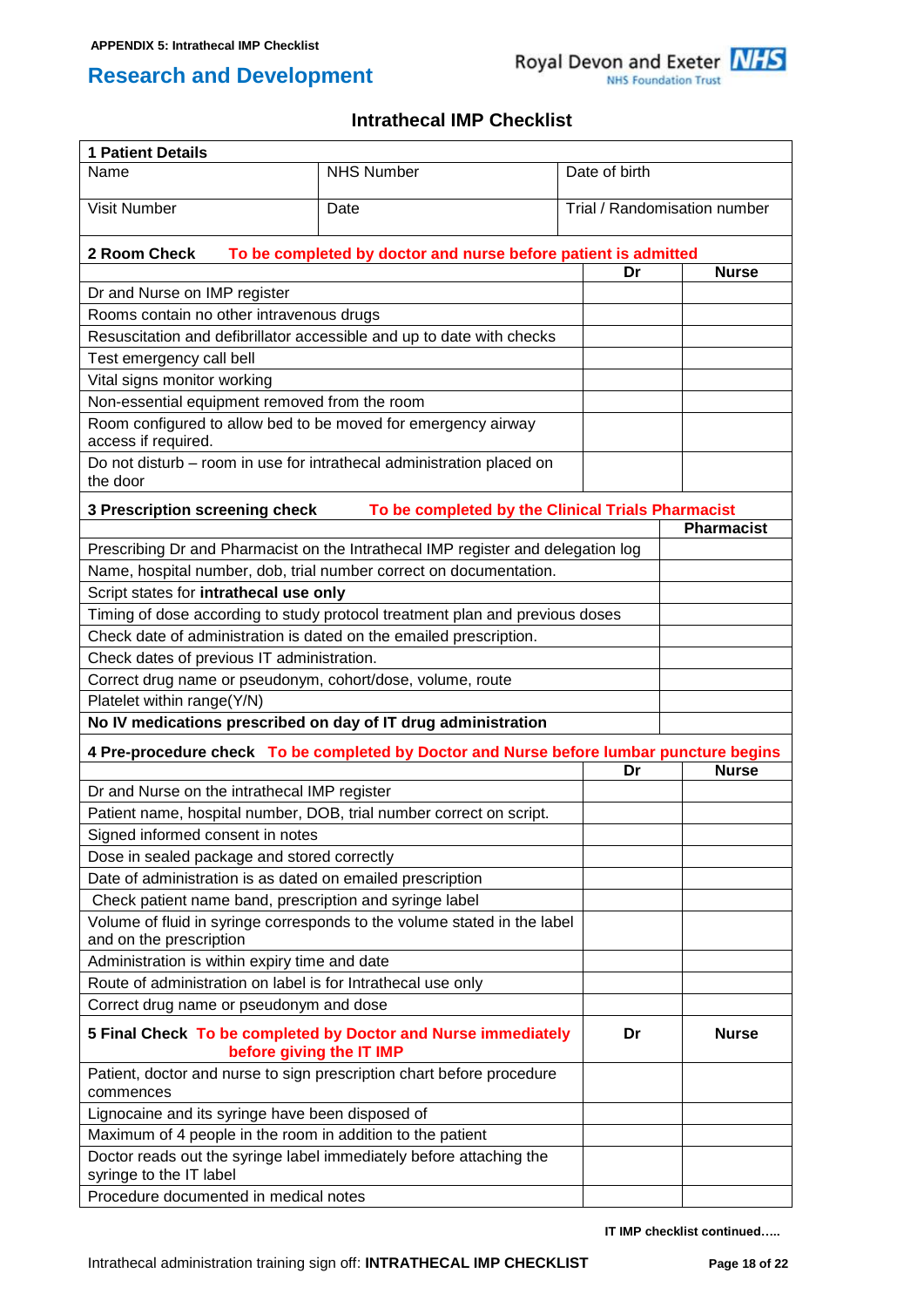

**IT IMP checklist continued….**

| <b>6 After IT IMP Administration</b><br>To be completed by Doctor<br>and Nurse after the IT IMP has been given | Dr | <b>Nurse</b> |
|----------------------------------------------------------------------------------------------------------------|----|--------------|
| Extension tube and syringe disposed of in purple top bin and yellow<br>sharps bin                              |    |              |
| Procedure documented in medical notes                                                                          |    |              |
| 7 Unused doses (Process may vary depending on Sponsor<br>requirements)                                         |    |              |
| Dose returned to pharmacy                                                                                      |    |              |
| OR dose disposed of in purple top bin                                                                          |    |              |
| Sponsor paperwork completed as required                                                                        |    |              |

**Once completed this checklist and the completed IT IMP prescription (original and emailed version) must be filed in the patients study folder and copy in the medical notes**

Intrathecal administration training sign off: **INTRATHECAL IMP CHECKLIST Page 19 of 22**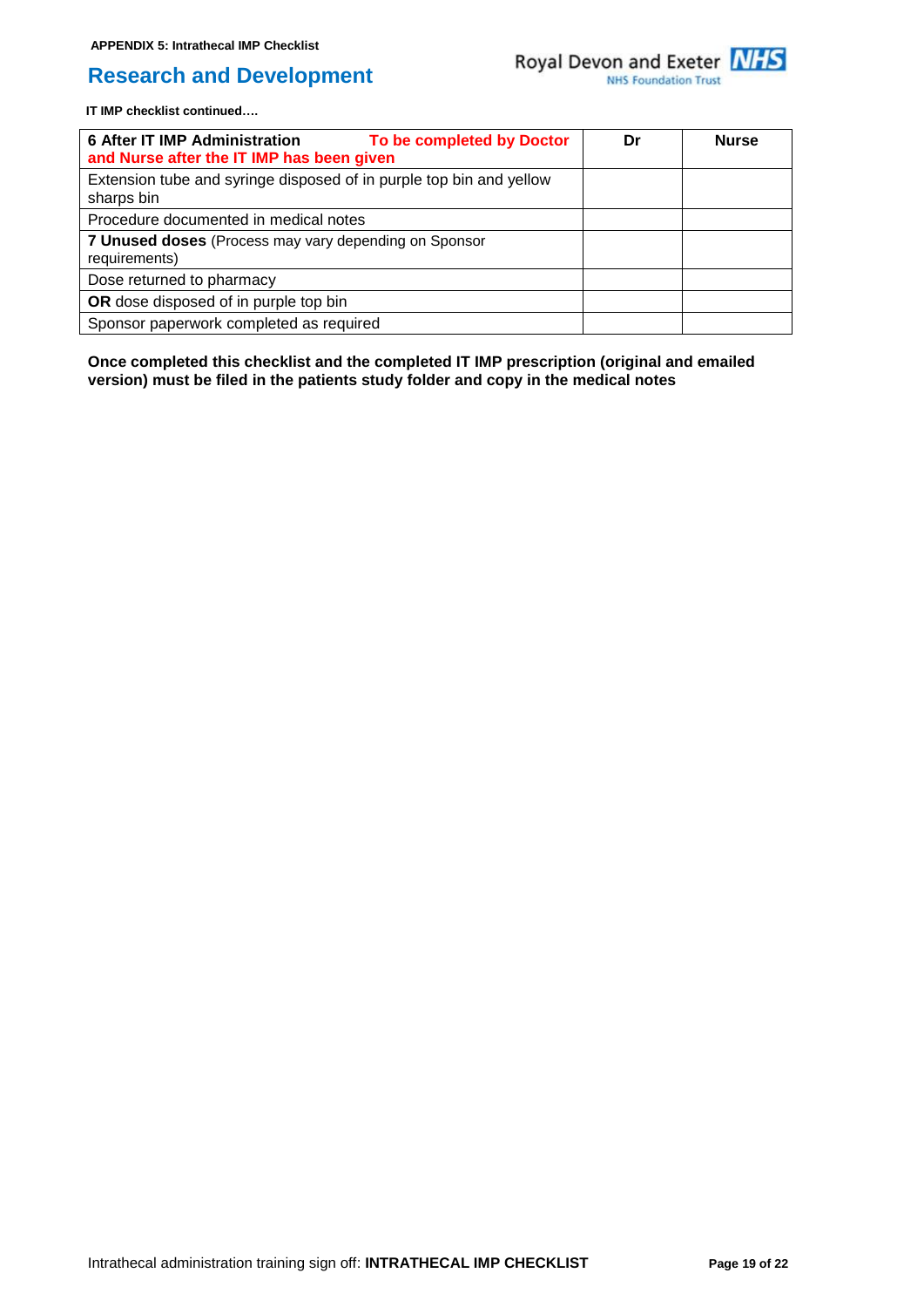# **NO ENTRY! INTRATHECAL PROCEDURE IN PROGRESS**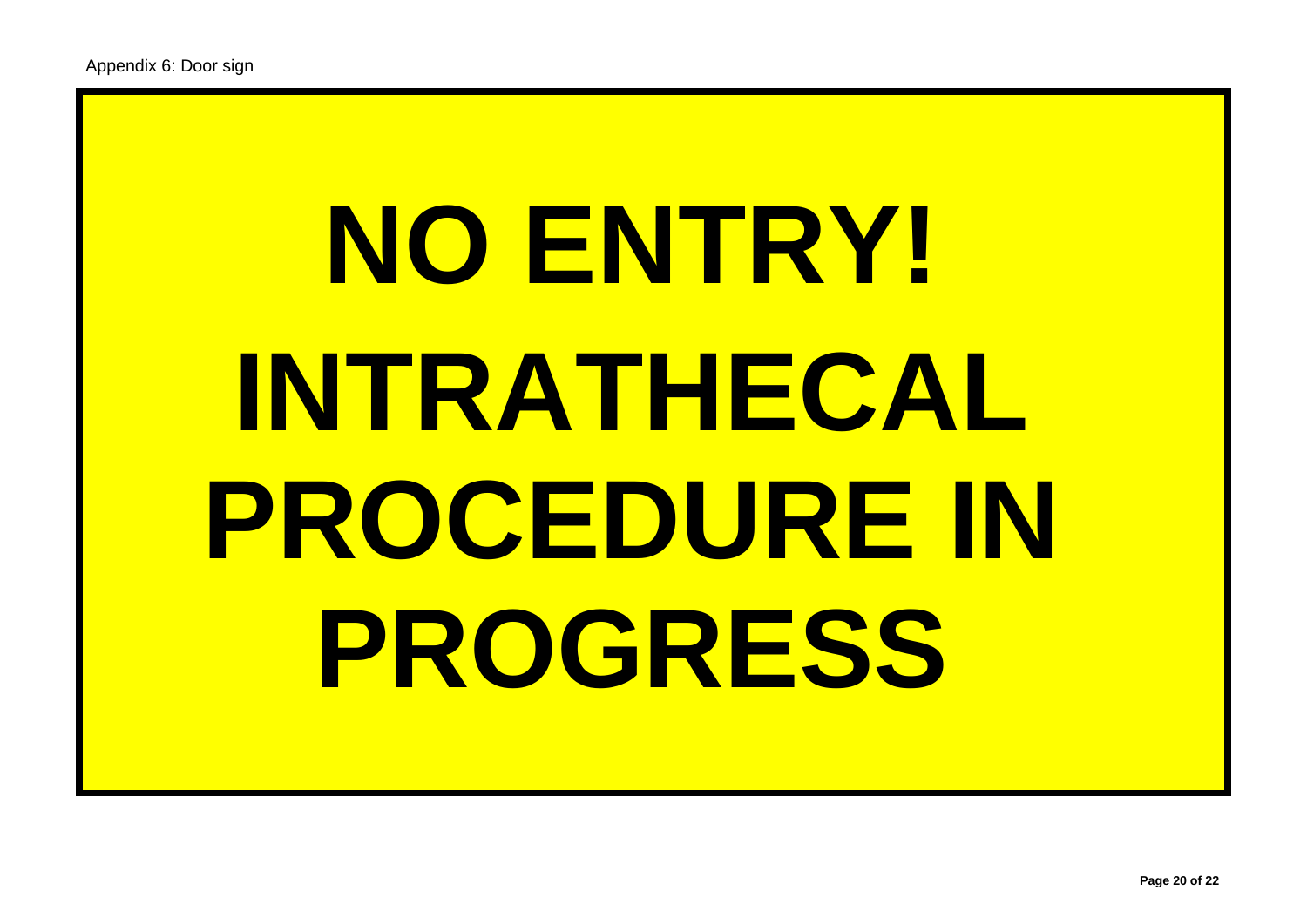| Name of document                                                           | <b>R&amp;D Intrathecal IT Policy</b>                                               |
|----------------------------------------------------------------------------|------------------------------------------------------------------------------------|
| Division/Directorate and service area                                      | Research & Development                                                             |
| Name, job title and contact details of person<br>completing the assessment | Samantha Smart<br>Research Governance & Quality Manager<br>samantha.smart1@nhs.net |
| Date completed:                                                            | 08/12/2021                                                                         |

**The purpose of this tool is to:**

- **Identify** the equality issues related to a policy, procedure or strategy
- **Summarise the work done** during the development of the document to reduce negative impacts or to maximise benefit
- **Highlight unresolved issues** with the policy/procedure/strategy which cannot be removed but which will be monitored, and set out how this will be done.

#### **1. What is the main purpose of this document?**

This policy governs the procedures for training in, prescribing, dispensing, supply, transport, storage, administration and disposal of non-cytotoxic Investigational Medicinal Products (IMP) to be administered via the Intrathecal route (IT) in clinical trials conducted at the Royal Devon and Exeter Hospital (RD&E)

- **2. Who does it mainly affect?** *(Please insert an "x" as appropriate)* Carers □ Staff **×** Patients □ Other (please specify)
- **3. Who might the policy have a 'differential' effect on, considering the "protected characteristics" below?** (By *differential* we mean, for example that a policy may have a noticeably more positive or negative impact on a particular group e.g. it may be more beneficial for women than for men)

| <b>Protected characteristic</b>                                 | <b>Relevant</b> | Not relevant |
|-----------------------------------------------------------------|-----------------|--------------|
| Age                                                             |                 | ⊠            |
| <b>Disability</b>                                               |                 | ⊠            |
| Sex - including: Transgender,<br>and Pregnancy / Maternity      |                 | ⊠            |
| Race                                                            |                 | ⊠            |
| Religion / belief                                               |                 | ⊠            |
| Sexual orientation - including:<br>Marriage / Civil Partnership |                 | ⊠            |

#### *Please insert an "x" in the appropriate box (x)*

**4. Apart from those with protected characteristics, which other groups in society might this document be particularly relevant to…** (e.g. those affected by homelessness, bariatric patients, end of life patients, those with carers etc.)?

No additional groups identified